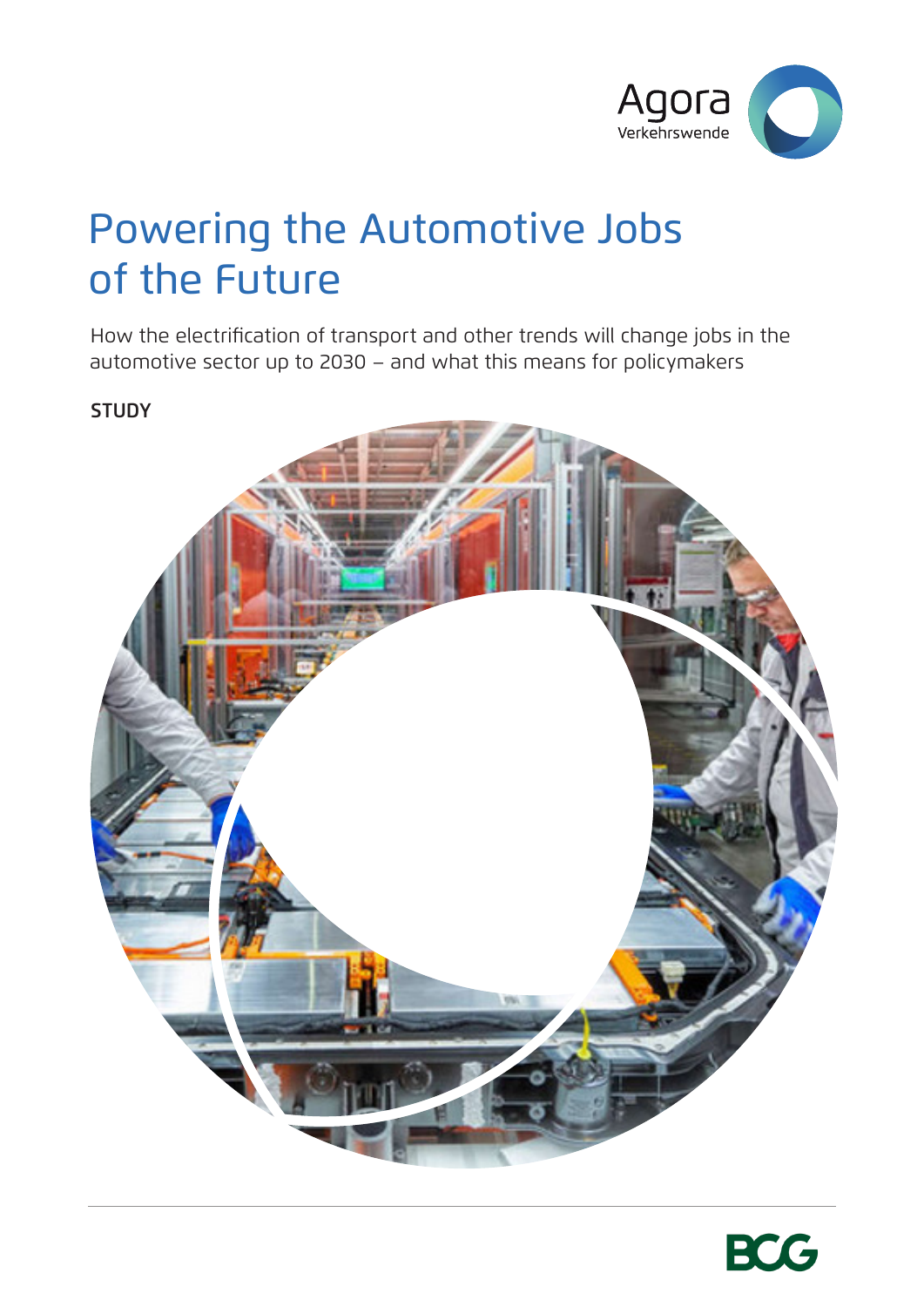## Publication Details

### Powering the Automotive Jobs of the Future

How the electrification of transport and other trends will change jobs in the automotive sector up to 2030 – and what this means for policymakers

#### PUBLISHER

#### **Agora Verkehrswende**

Anna-Louisa-Karsch-Str. 2 | 10178 Berlin T +49 (0)30 700 14 35-000 F +49 (0)30 700 14 35-129 www.agora-verkehrswende.de info@agora-verkehrswende.de

#### IMPLEMENTATION

#### **Project management & authors**

Christian Hochfeld christian.hochfeld@agora-verkehrswende.de

Fanny Tausendteufel fanny.tausendteufel@agora-verkehrswende.de

### **Analytical support**

Dr Kristian Kuhlmann (Boston Consulting Group)

Dr Marc Schmidt (Boston Consulting Group)

**Proofreading:** Infotext GbR, Berlin **Translation:** Lucais Sewell, www.wordsolid.de **Layout:** Marica Gehlfuß **Cover image:** Audi AG

#### **Please cite as:**

Agora Verkehrswende (2022): *Powering the Automotive Jobs of the Future: How the electrification of transport and other trends will change jobs in the automotive sector up to 2030 – and what this means for policymakers.*

Publication: February 2022 **70-2021-EN**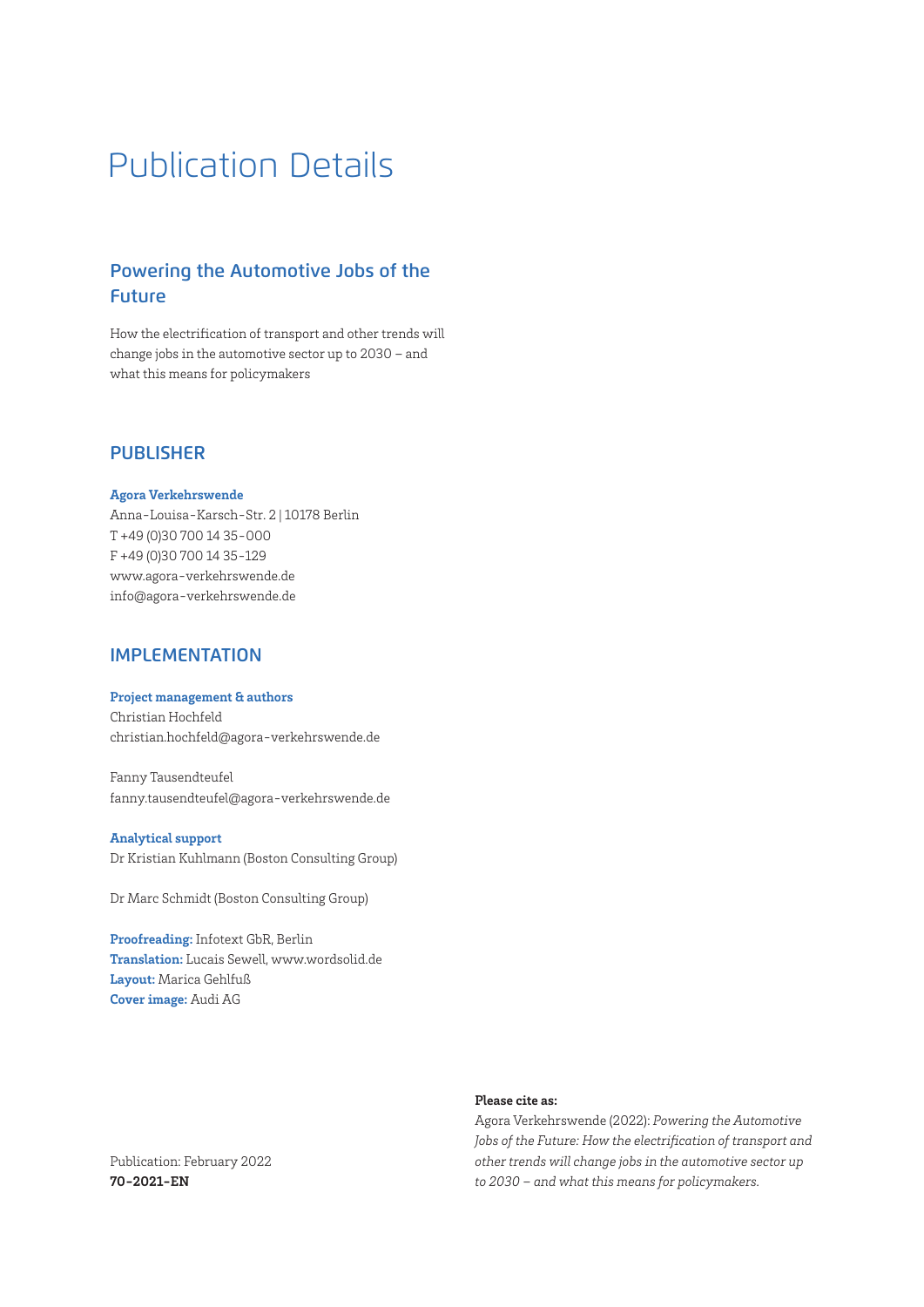## Foreword

#### Dear readers,

Policymakers are responding to the threat posed by climate change. The EU is now striving to attain climate neutrality by 2050; the United States wants to achieve a 50–52 % reduction in greenhouse gas emissions by 2030 relative to 2005; and China has promised to reduce emissions to net zero by 2060. Yet these commitments are not sufficient by themselves to meet the Paris Agreement goal of limiting warming to 2C – or, if possible, to 1.5C – above pre-industrial levels. There is still much work to be done.

Nevertheless, the existing level of climate ambition is already of monumental significance for the automotive industry. Vehicles are responsible for approximately one-fifth of global CO $_{\textrm{\tiny{2}}}$  emissions. Accordingly, vehicle manufacturers can expect ever-stricter emissions regulations. At the same time, the world of business is in a moment of transition. Companies are increasingly realising that their public reputation and business models depend in no small part on their commitment to climate protection. Not only consumers, but also financial market investors are increasingly sensitive to this issue.

As a result, firms are shifting away from an exclusive focus on maximising shareholder value. More and more understand that climate protection is essential if markets are to thrive in the future. Abetted by global climate policy, new markets are giving rise to a range of climate friendly products, including electric vehicles, traction batteries and charging infrastructure. There is now fierce international competition for market share in these product segments. Policymakers will need to ensure a favourable climate for innovation by the German automotive industry. This is a prerequisite if the sector is to retain its status as a major global competitor. Numerous policy actions are required, not least of which are labour market measures to protect jobs. Indeed, measures to support workers will be crucial for ensuring goodwill on behalf of the populace for the far-reaching structural transformation in store. For the transformation will be built on the popular will – it can only succeed if it is equitable in terms of its socioeconomic impacts.

A number of studies have already been conducted on how the energy transition will impact employment in the automotive sector. Past studies have typically had a narrow focus on the employment effects stemming from electric vehicles. But the transformation involves a series of changes. These include the digitalisation and automation of production processes; integrated mobility systems; and networked and self-driving vehicles. With our study, we broaden the consideration of employment effects by exploring how the transformation will impact employment not only in the automotive industry but also in related sectors.

Perhaps our most salient finding is that we expect no net employment losses or gains. Some subsectors will see significant employment declines – while others will flourish. As part of this "creative destruction" (Schumpeter), some factors of production will have to be reorganised. Some workers will need to acquire new skills. New jobs will be created in new locations, while old ones will disappear in places that workers and their families call home.

The implications of these changes for the life histories of workers and their families should not be ignored. Policymakers need to enact wise labour market policies to ease such frictions. Identifying such policies was one major aim of this study.

We hope you find this study both compelling and informative.

#### **Christian Hochfeld**

Director, Agora Verkehrswende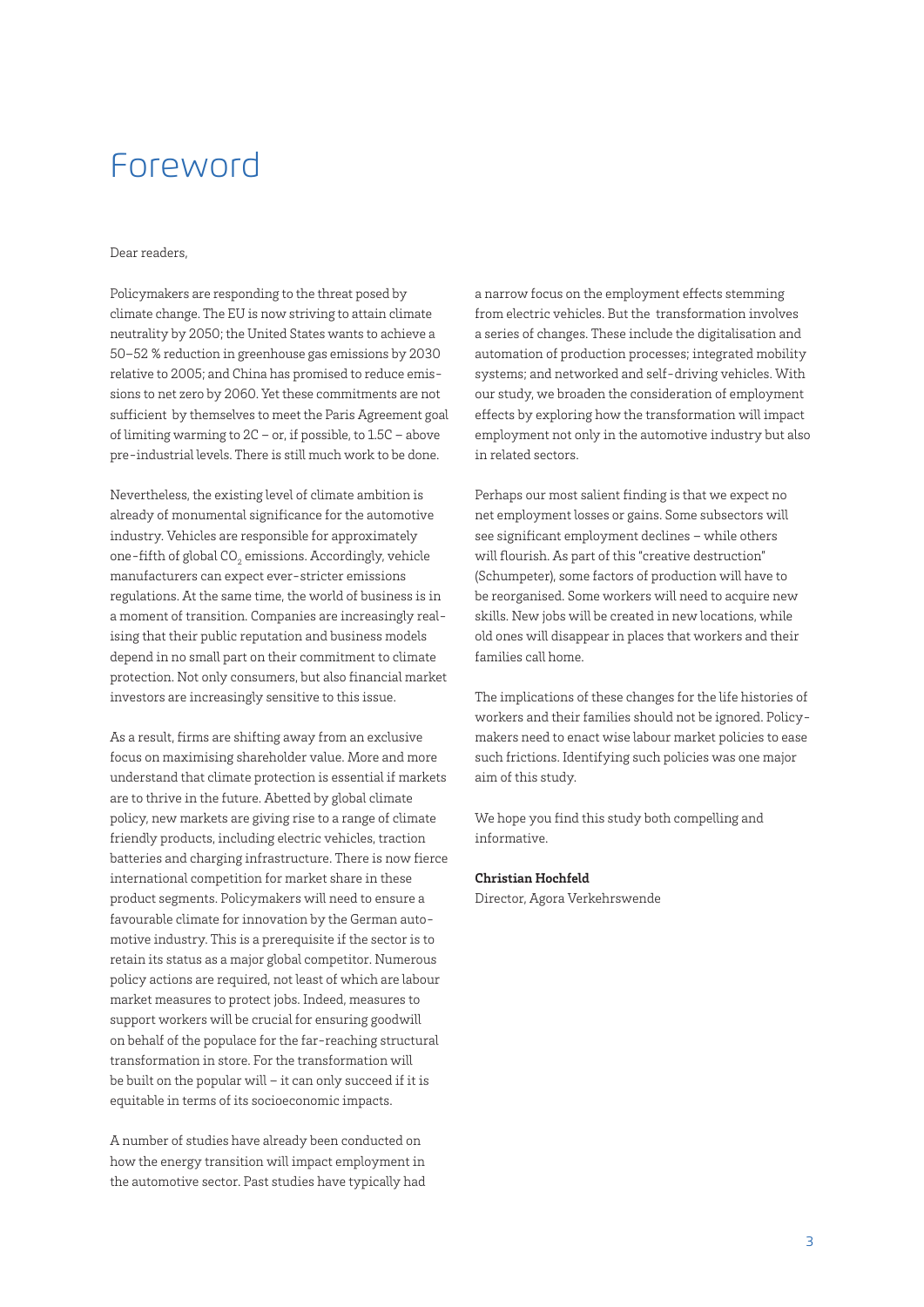## Key takeaways



The rise of electric vehicles is just one of several factors transforming jobs in the automotive sector. A range of factors are already changing vehicle manufacturing and employment in the automotive sector, and will do so even more intensely in the future, including networked and self-driving vehicles, integrated mobility systems, more stringent climate protection regulations and productivity enhancements for Industry 4.0.



The transformation will have only a minor impact on the number of jobs in the automotive sector. In fact, the size of the workforce on the whole is likely to grow slightly (+25,000 jobs). However, this net figure conceals large changes within individual subsectors. Especially in traditional automobile manufacturing, we anticipate a strong reduction in employment (-180,000 jobs). Upstream suppliers of non-powertrain-specific parts will benefit in particular from battery production (+95,000 jobs). In addition, numerous jobs related to the electric-vehicle charging infrastructure will be created (+70,000 jobs).



Required skill profiles in the automotive sector will undergo fundamental change, creating an enormous need for retraining in tandem with a growing demand for skilled labour. The transformation of the automotive sector will create some 260,000 new jobs, especially in battery production, software development and charging-infrastructure operations. Taking personnel needs arising from retirement and employee turnover into account, more than 800,000 new positions will need to be filled before 2030. This is nearly 50% higher than the equivalent figure from the past ten years. At the same time, many jobs will undergo changes or be eliminated altogether. Almost 760,000 workers need to retrain, and the retraining needs for one-third of these workers are significant.



East German states will benefit most from the transformation. While the size of the automotive workforce in 2030 will be similar to that in 2019 in most areas of Germany, East German states are anticipated to see a 9% increase (+16,000 jobs). This is predominantly attributable to decisions regarding the location of battery cell production.

Policymakers should assist the automotive sector while also ensuring a just transition for workers. In order to create jobs and manage changes in affected regions, policymakers should provide targeted support to companies. At the same time, it is important to ensure that Germany remains attractive as a location for investment in new productive capacities. Access to venture capital and skilled workers is essential for new firms to take root. In addition, the public and private sectors should collaborate to retrain workers with outmoded skill profiles. Strategic support for transformation is indispensable at the state and federal levels.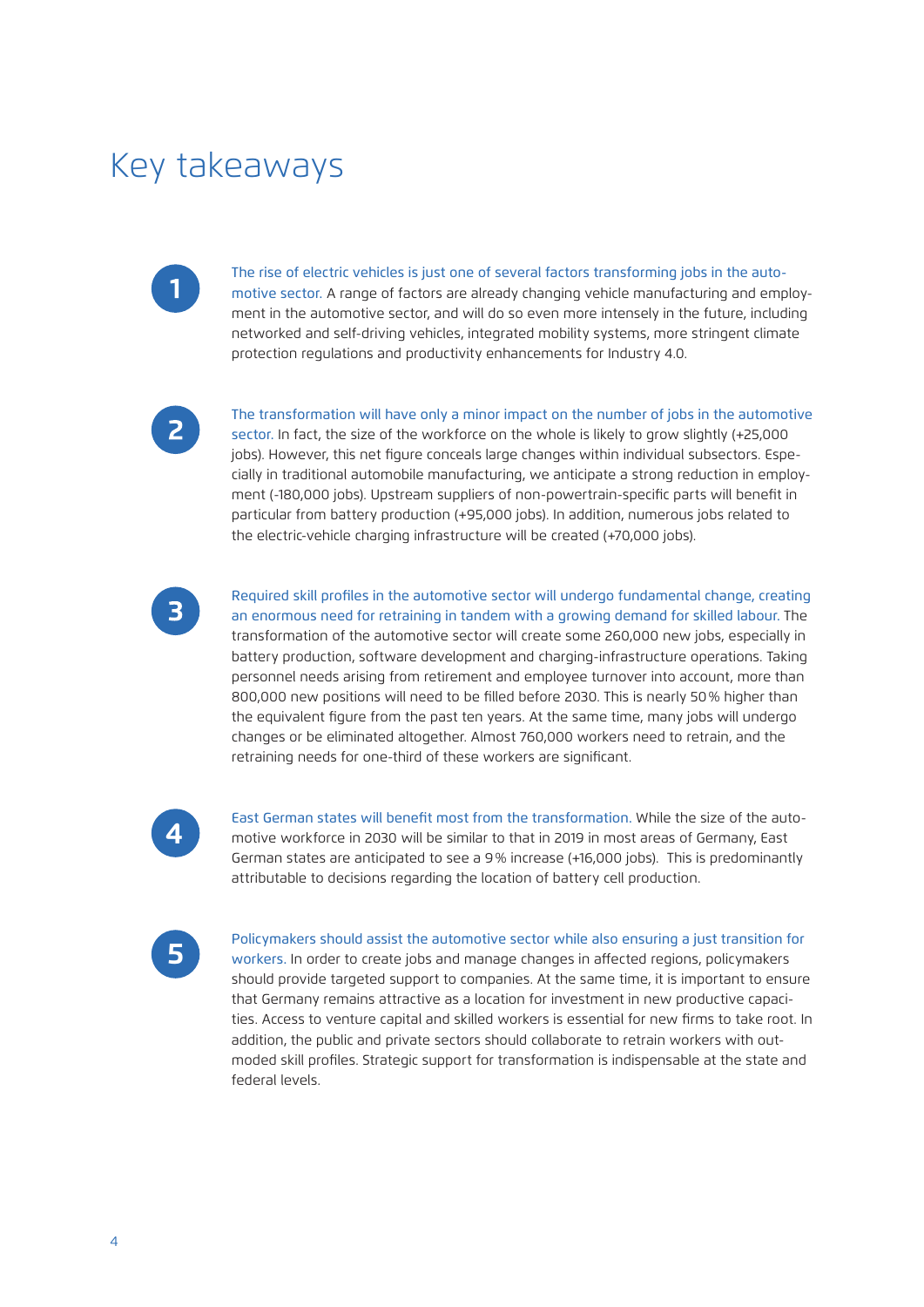## **Content**

| <b>Foreword</b>                    | 3  |
|------------------------------------|----|
| Key takeaways                      | 4  |
| 01   Transformation as opportunity | 7  |
| 02   Labour market impacts         | 9  |
| 03   What needs to be done         | 17 |
| <b>Appendix: Methodology</b>       | 19 |
| Index of figures and tables        |    |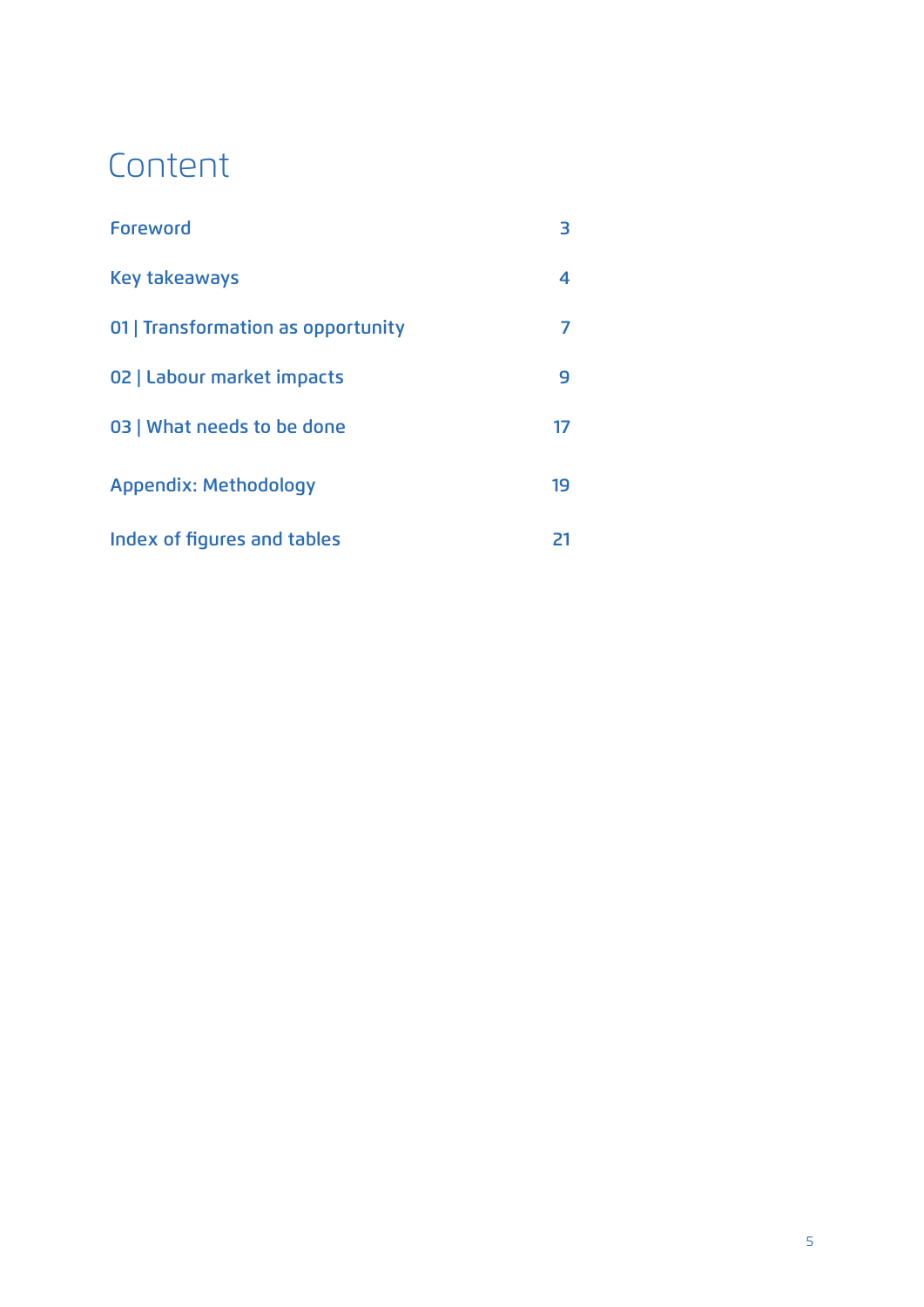Powering the Automotive Jobs of the Future | Content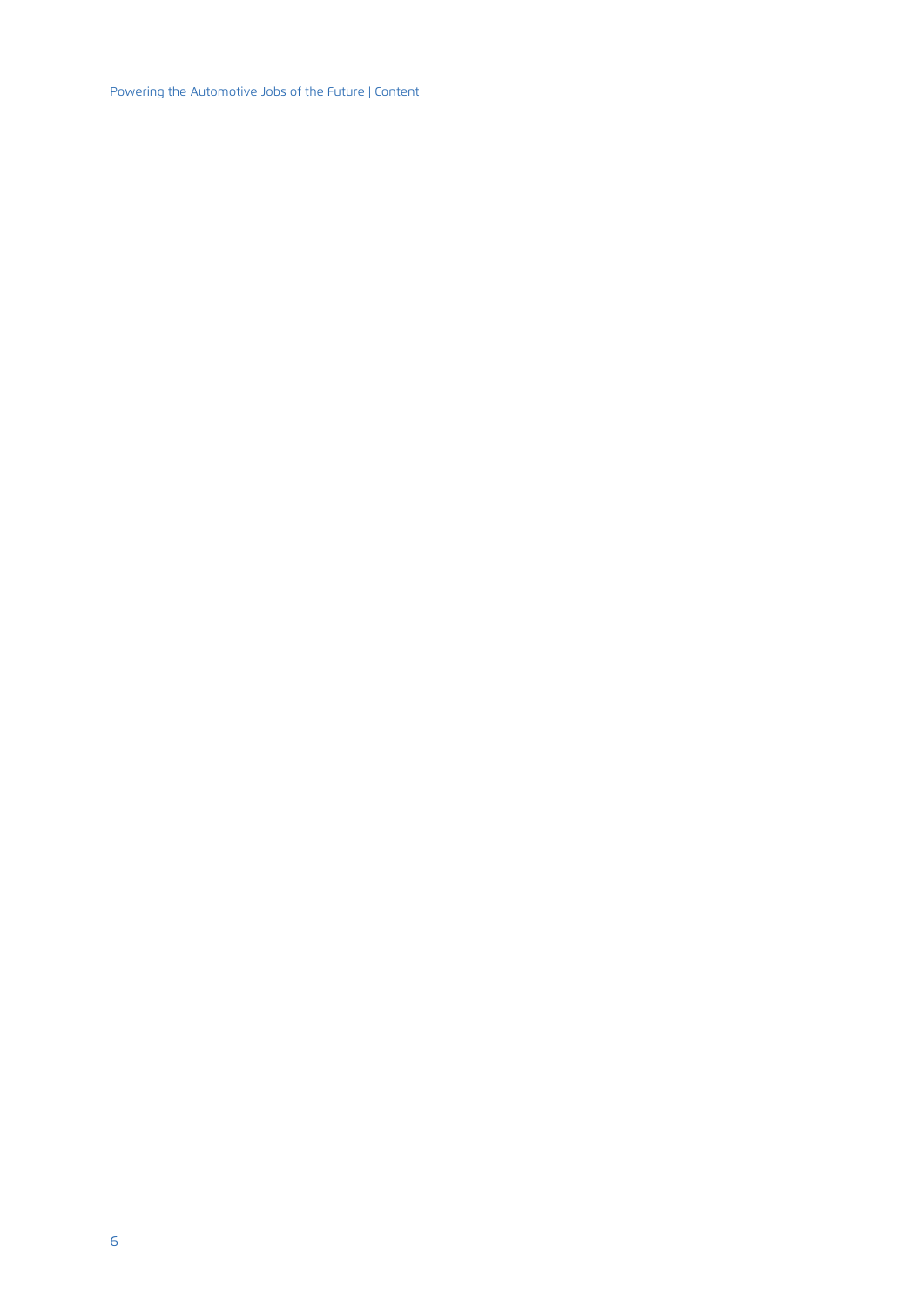## 1 | Transformation as opportunity

Numerous countries have vowed to ban the sale of conventional combustion engines in the coming decades. These pledges are of major significance for the German automobile industry, as 30% of German car exports flow to countries intending to ban combustion engines by 2040.1

Clearly, German automobile manufacturers cannot afford to sit on the sidelines, clinging to conventional combustion engines while foreign manufacturers expand their competitive advantage and win ever-greater market share. Waiting on the sidelines would not only make the inevitable game of catch up all the more difficult. It would also lead to higher aggregate climate protection costs. Accordingly, the issue at hand is not whether automobile manufacturers shift to electric vehicle production, but how they can manage this transformation most effectively.

#### National climate ambitions are putting pressure on companies ...

Firms are under pressure to augment the sustainability of their business activities. With the US and China recently joining the EU in ratcheting up climate ambition, a new international sense of climate urgency has emerged, and the newest report from the Intergovernmental Panel on Climate Change (IPCC) has further upped the ante. Germany, for its part, recently adopted a more stringent target date for achieving net zero, moving it up from 2050 to 2045 after the German Supreme Court ruled that current efforts are insufficient to protect the rights of future generations. Yet investors and financial markets are also exerting increasing pressure on companies. Calls have been growing for companies to reduce the carbon footprint of their production processes and supply chains, as well as to make their products more sustainable.

Corporate sustainability efforts are particularly relevance for the automotive industry, as the sector is responsible for a considerable share of global emissions. Beyond the direct emissions that arise from the active use of a conventional combustion engine, one must also take into account the emissions created during vehicle

production (including upstream parts manufacture), during end-of-life disposal and during petroleum extraction and refining. To bring the automotive sector in line with the goals of the Paris Agreement, companies will need to significantly reduce emissions over the entire life cycle of the vehicle. In this respect, the transition to sustainable mobility involves more than just introducing electric vehicles.

In the sustainable transport sector of the future, there will need to be less reliance on privately owned vehicles, and a larger role for mobility solutions such as ride-sharing. The ongoing digital transformation of the transport sector has given rise to novel mobility solutions, including apps that identify optimal travel routes or the best combination of various transport services, so that ride-sharing, public transport and other mobility options can be seamlessly blended. At the same time, advanced software is fundamentally changing how vehicles operate. Self-driving and networked vehicles are expected to completely transform everyday mobility in the coming years.

#### ... while market competition is becoming more intense

As a result, automobile manufacturers are increasingly competing head-to-head with multinational IT companies and software developers. Manufacturers and parts suppliers are being forced to enter into new business segments while transforming their business models. Indeed, the automotive industry of the future will compete in the domain of "software-based mobility services." Yet automotive manufacturers must act in the near term if they hope to remain competitive and capture significant market share in the business environment of tomorrow.

However, the digital transformation is not just changing how vehicles are used. It is also revolutionising vehicle production as part of "Industry 4.0". Advancements in automation are one aspect of this megatrend. For example, advanced sensors, cameras and more powerful CPUs are enabling robots to perform ever more complex tasks, such as joining elastic parts. Yet another aspect of the revolution that is underway in industry pertains to the management of production inputs: as an integrated

<sup>1</sup> https://www.agora-verkehrswende.de/en/press/news/ 40-percent-of-german-car-exports-go-to-countriesintending-to-phase-out-fossil-fuel-vehicles/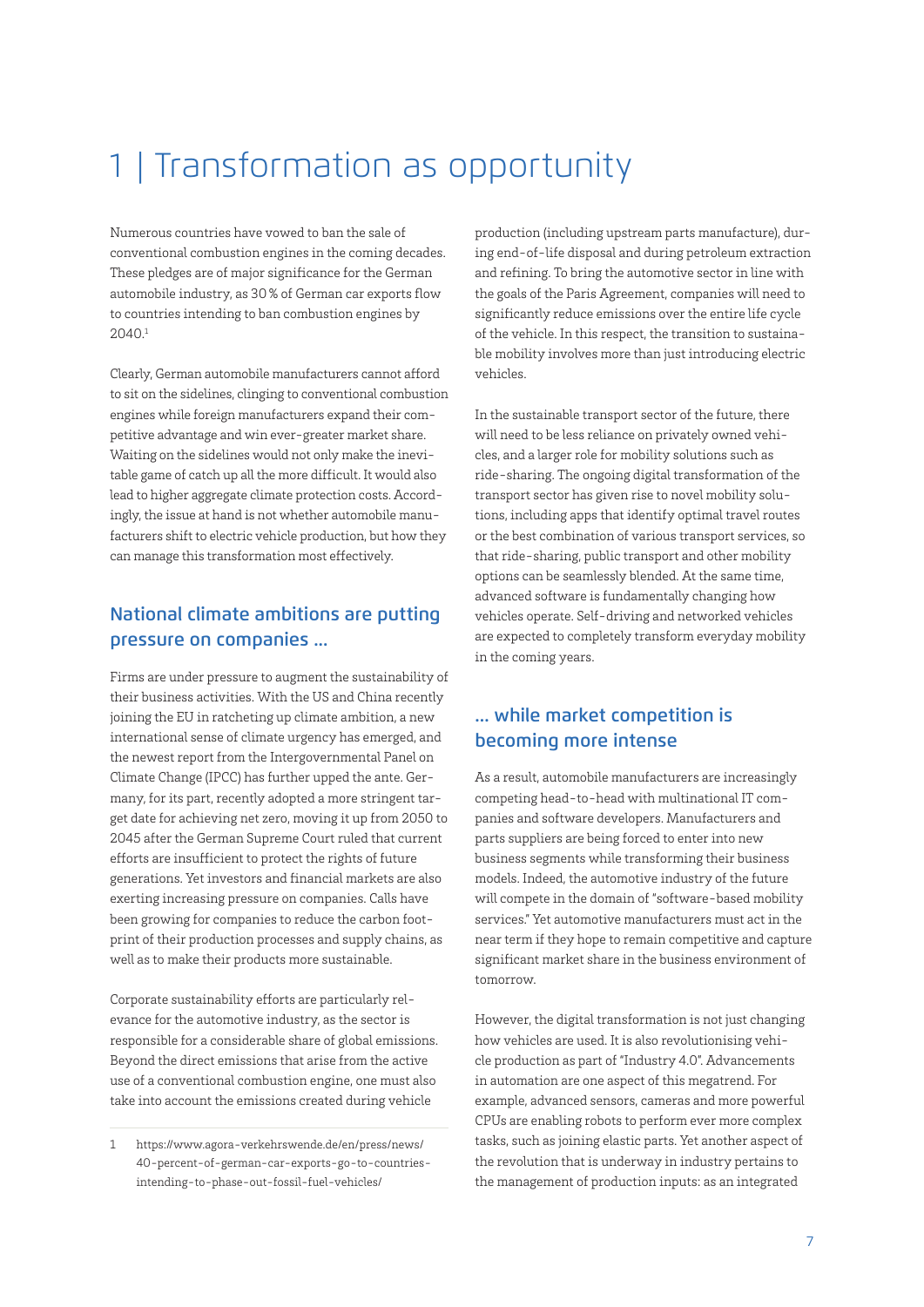system of machines and employees, factories are increasingly linked to the digital world, making manufacturing processes ever-more efficient.

This has led to further productivity gains, allowing companies to produce the required volume of goods with a smaller workforce. This effect will be more pronounced in new subsectors, such as battery manufacturing, as a lower starting point for productivity per worker makes achieving productivity gains even easier.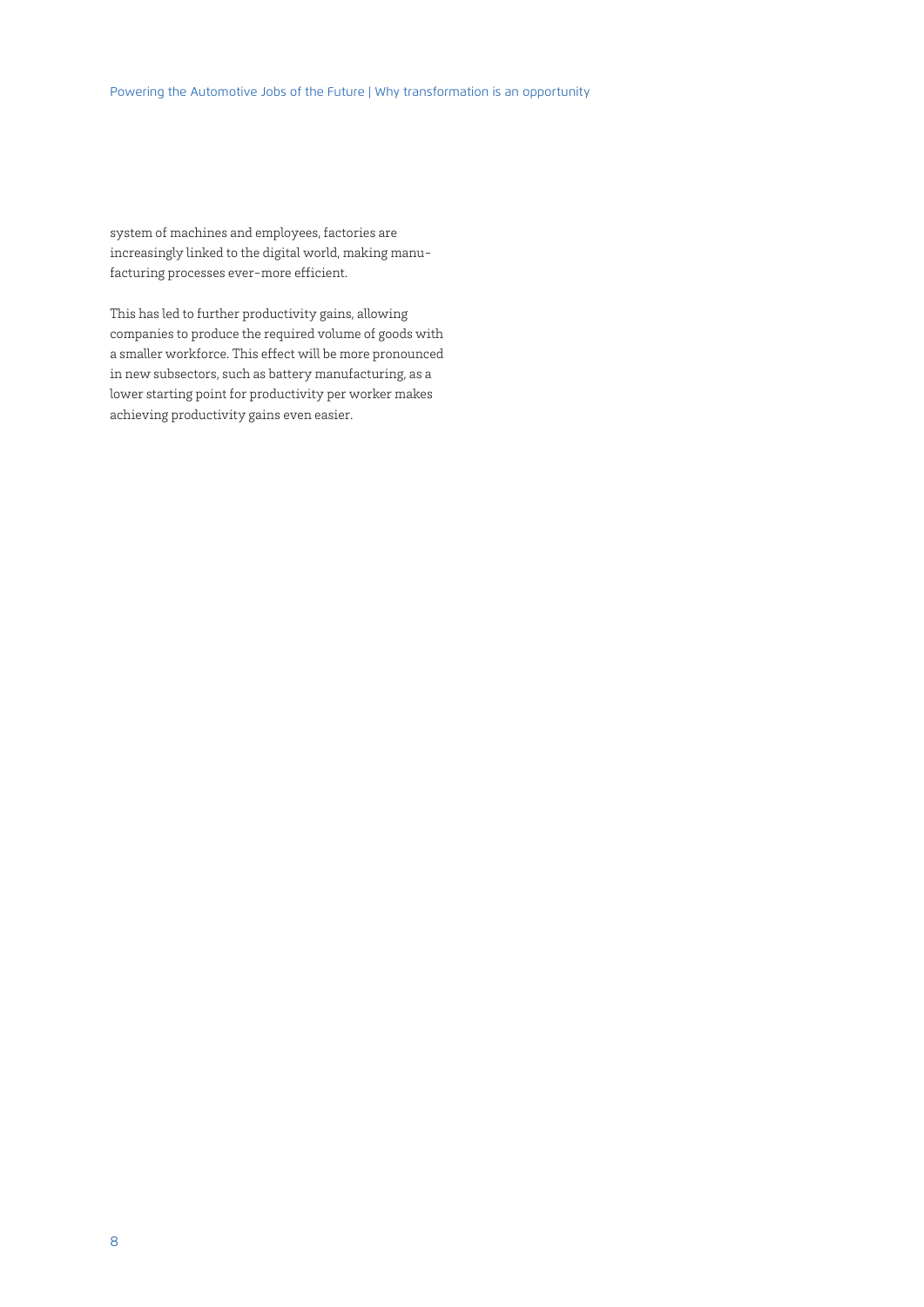## 2 | Anticipated impacts to the labour market

Our analysis indicates that the total number of employees in the automotive sector and related industries will undergo little change. While there could be a small net increase in employment (+25,000 jobs), this figure is small – just over 1% – of the nearly 1.7 million employeed in the sector (see Figure 1).

### The transformation will create winners and losers

While net employment in the sector is anticipated to experience little change, the situation within individual subsectors will be very dynamic. In terms of employment, some subsectors will benefit, while others will lose out.

Firms and subsectors that manufacture conventional powertrain components (including engines, clutches, transmissions, and exhaust systems) will be particularly hard hit by change. Conventional powertrain parts suppliers will shed some 95,000 jobs (-38%), while car manufacturers are expected to cut 70,000 jobs (-15%). Among automobile repair and service providers, employment is anticipated to decline by less than 10%.

These jobs losses will probably be offset by workforce growth in other subsectors, however.

About 95,000 jobs alone will be created among parts suppliers whose products are not exclusively suitable for conventional vehicles. Battery manufacturers in particular stand to benefit – assuming German demand for power cells is served by domestic production. A further 70,000 jobs will be created to operate and maintain the energy infrastructure of the future – EV charging stations in particular. Due to the growing demand for electrical power needed to run electric vehicles, the energy utilities in general will see higher employment. In particular, the increasing share of renewables in the power mix will create jobs, as PV and wind power systems are more labour-intensive to operate than conventional power plants. In this connection, some 25,000 new jobs will be created.

Employment trends are driven by numerous – and partially countervailing – factors. Technological advancements and associated increases in the size and maturity of the EV market will lead to employment increases, while productivity gains, the phasing out of conventional vehicles and the relocation of production to Eastern Europe will create domestic job losses.

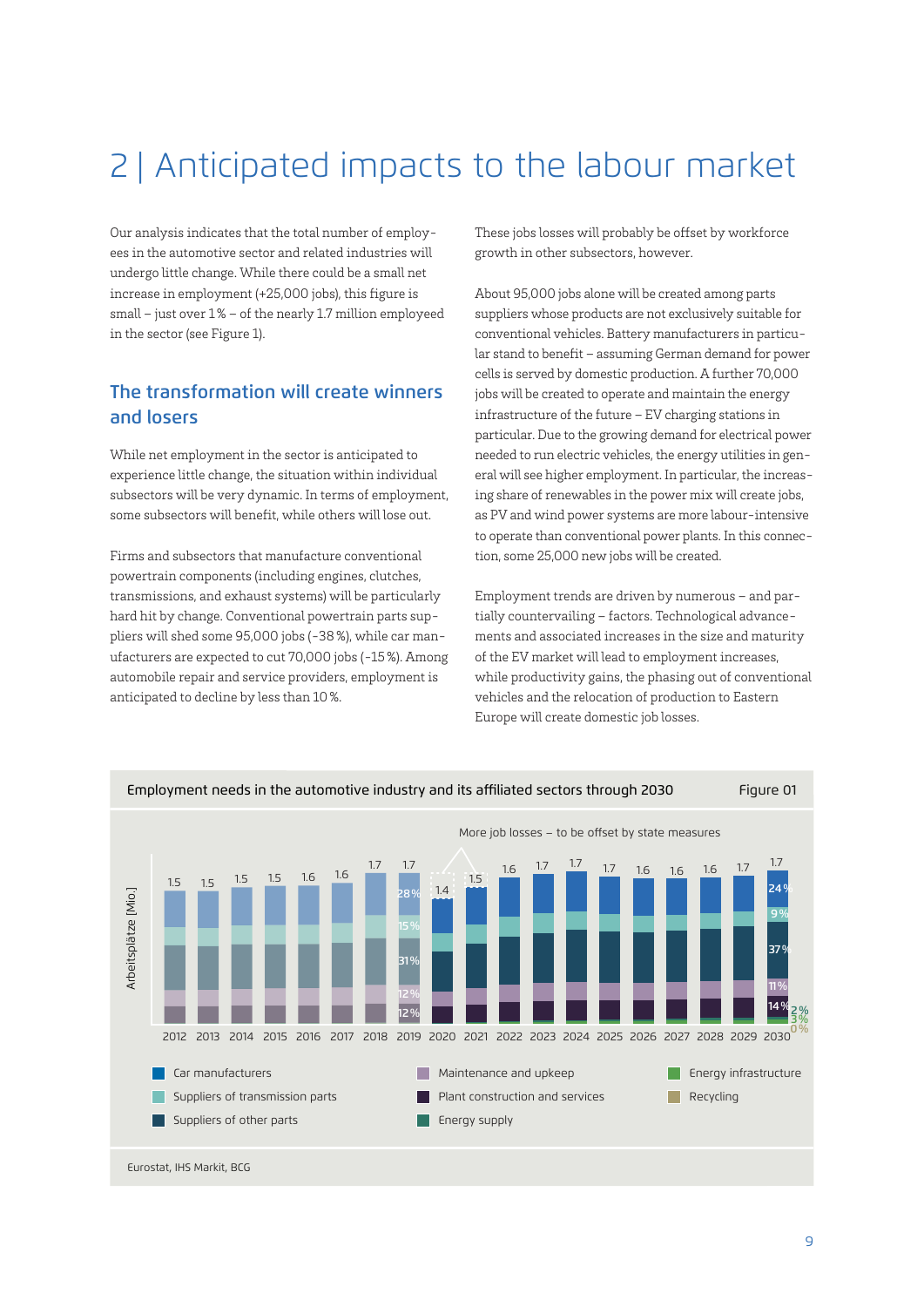### Not only a bigger market will create more jobs ...

Labour demand in automotive sector sales will be bolstered by networked and self-driving vehicles as well as by continued increases in demand for vehicles in the luxury segment.

German automobile production is expected return to the pre-pandemic level of 4.9 million vehicles by 2022 (a figure that includes passenger cars and commercial vehicles up to 3.5 tonnes). While additional increases are anticipated in the coming years, we forecast production to trend sideways at 5.4 million vehicles per year between 2025 and 2030. Until 2030, annual German production is expected to be 0.9% higher on average. An increasing share of these vehicles will be exported to serve growing foreign demand. Since the German automobile market already has a high level of saturation, we anticipate domestic sales to drop by 1.5% annually, falling from just under 4 million vehicles in 2019 to around 3.3 million vehicles in 2030. This means that the vehicle fleet in Germany will grow only by 0.5 percent per year over the next ten years. In 2030, there will thus be some 53 million vehicles on German roads (see Figure 2). By way of comparison, in 2020, some 50.7 million passenger cars and commercial vehicles up to 3.5 tonnes were registered in Germany. This was 1.5% higher than in 2019.<sup>2</sup>

Higher sales volumes will lead to increased demand for workers (+105,000 up to 2030). Vehicle manufacturers will need to hire an additional 27,000 workers, and another 59,000 jobs will be created at parts suppliers due to increased demand for vehicle components. In the area of vehicle repair and maintenance, some 12,000 jobs will be created to service the slightly larger vehicle fleet. A small positive impact (+9,000 jobs) is also expected in the area of factory construction and maintenance, as increased sales volumes will require the installation and servicing of additional manufacturing capacity.

#### ... but also vehicle digitalisation ...

Advances in vehicle technology will also promote job growth in the automotive sector. The introduction of autonomous and networked vehicles will require the digitalisation of vehicle components. For example, unter recently steering wheels were entirely mechanical in their design and function. However, the introduction of various features (such as lane-departure warning systems) has required the integration of digital control systems and electric motors. As digitalisation continues, we estimate that the value of installed software will increase by 10.6% per year – from around 280 euros per vehicle in 2020 to around 765 euros per vehicle in 2030 (see Figure 3). Equipping vehicles with new digital features will augment demand for software and vehicle engineers. This effect will create some 20,000 additional jobs, mainly among car manufacturers (+14,000 jobs), but also among parts suppliers (+6,000 jobs).

<sup>2</sup> VDA (2021): Tatsachen und Zahlen 2020.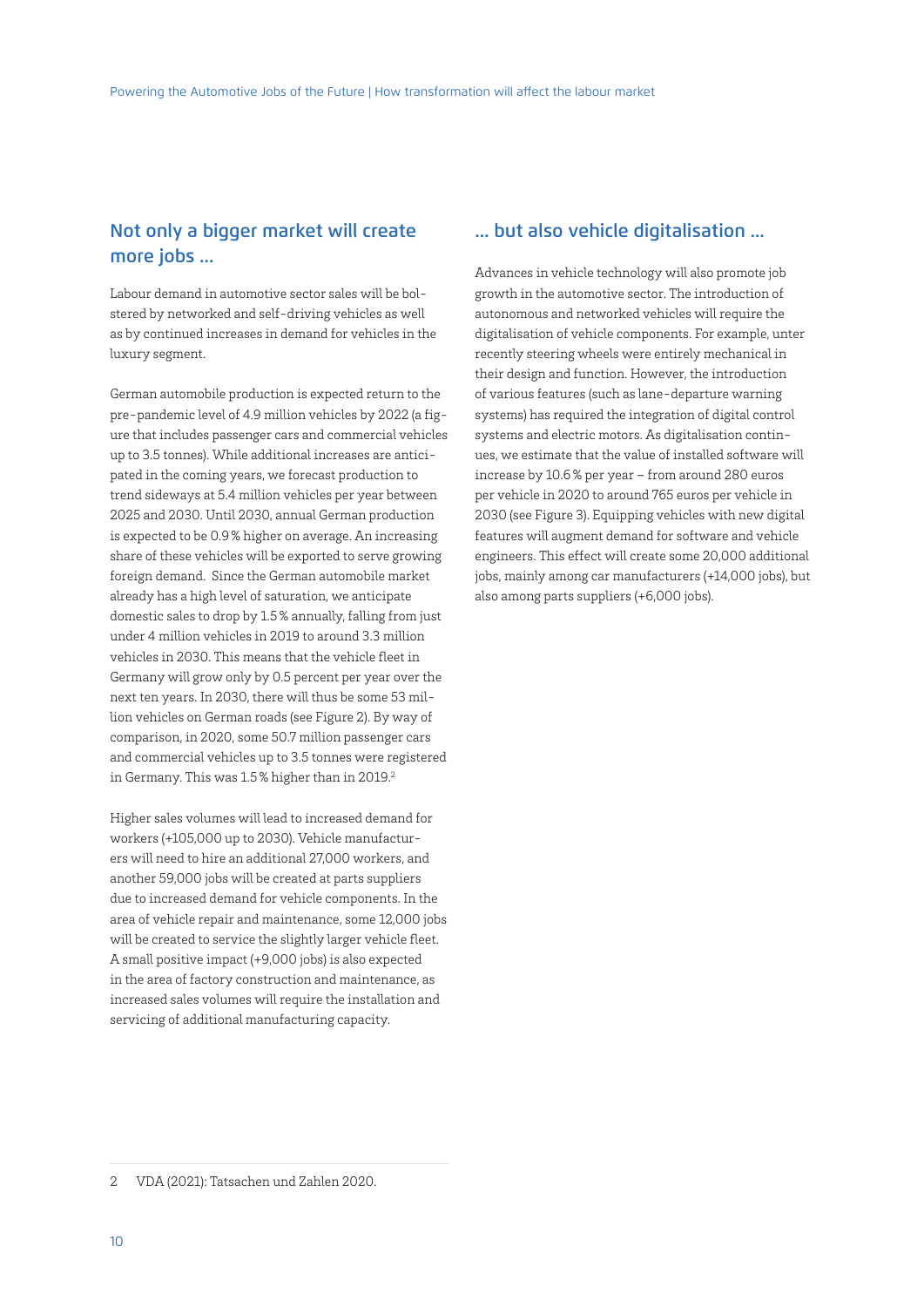#### **Main trends at a glance**





Shares of various vehicle technologies in production and sales Figure 06 Figure 06

industries with high industries with high productivity levels customer specificity

Eurostat, BCG



displacement

Eurostat, BCG

11

displacement

displacement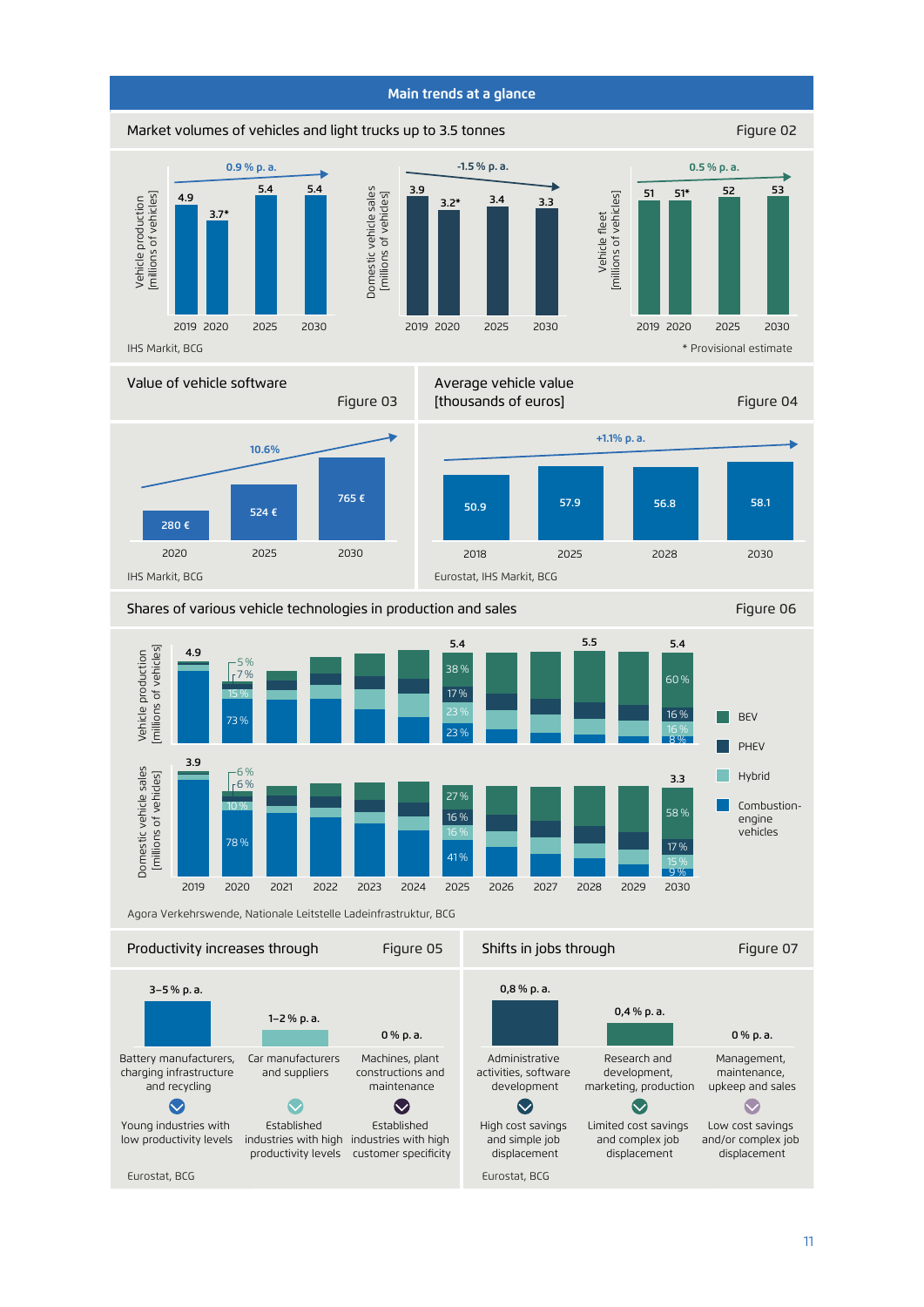#### ... and the trend to higher-quality vehicles

Of course, it is not only the increasingly sophisticated vehicle equipment that is causing employment to rise. In addition, demand is shifting towards higher-value vehicles, a trend that can already be seen today: Premium-class vehicles are gaining market share. As a result, production costs per vehicle will increase by approximately 1.1 percent per year through 2030 (see Figure 4).

The trend towards a higher-priced product portfolio will have a significant job creation effect, which we estimate at +80,000 by 2030. This job increase will be seen first and foremost among parts suppliers (+63,000 jobs), as additional employees will be required to develop and manufacture higher-value vehicle components (e.g. massage seats; head-up displays). There will also be a positive employment effect for vehicle manufacturers, though, at around 3,000 additional jobs, the effect will be relatively small, as higher-priced components will generally not lead to higher assembly costs. For example, the amount of work required to install an on-board display is the same with a low or high resolution variant. Around 14,000 jobs will be created in the "factory construction and services" sector.

#### Productivity gains in vehicle manufacturing will cost jobs ...

The factors that will boost employment are also offset by trends with negative employment effects. These include the digitalisation and automation of car production, the growing EV market share and the relocation of jobs outside Germany.

The digitalisation and automation of manufacturing will generate significant productivity increases over the next ten years. Growth industries such as battery production can expect annual productivity increases of up to 5% (see Figure 5).

Industry 4.0 trends will streamline the manufacturing of conventional and electric vehicles, reducing the required amount of work per vehicle. By 2030, we anticipate this trend to eliminate some 100,000 jobs. Lower labour

demand will impact car manufacturers (-41,000 jobs) as well as parts suppliers (-51,000 jobs).

#### ... as well as e-mobility ...

The rise of electric vehicles will have an even greater impact on labour demand than the aforementioned productivity improvements. We assume that over the next ten years, automobile production will be almost completely converted from combustion engines to battery-electric vehicles. In 2020, some 73% of vehicles manufactured in Germany were equipped exclusively with a combustion engine. By 2030, this share will have dropped drastically, to an anticipated 8%. Together, battery-electric vehicles (BEV) and plug-in hybrid electric vehicles (PHEV) will represent 76% of production (with BEVs accounting for a 60% share). Non-plug-in hybrids will represent another 16% of production (see Figure 6).

BEVs have significantly fewer parts than vehicles with diesel or gasoline engines, so the amount of work required to manufacture them is much lower. In addition, BEVs also have considerably fewer parts that require periodic maintenance or replacement due to wear and tear. As a result, vehicle manufacturers, parts suppliers and repair shops will shed some 220,000 jobs by 2030.

At the same time, BEVs require additional components, battery packs, in particular. Given their importance for performance and safety, we anticipate that battery cell, module and pack production will take place for the most part domestically, creating a considerable employment boost. Based on recent company announcements, we assume annual production to reach more than 300 gigawatt hours (GWh) in 2030. Around 205,000 jobs will be created to manufacture related components (battery cells; electric motors), to produce the required additional electricity, to operate and maintain charging infrastructure and to provide for battery recycling.

When the positive and negative employment effects of the shift to electric vehicle production are weighed against each other, the net negative effect on employment is -15,000 jobs.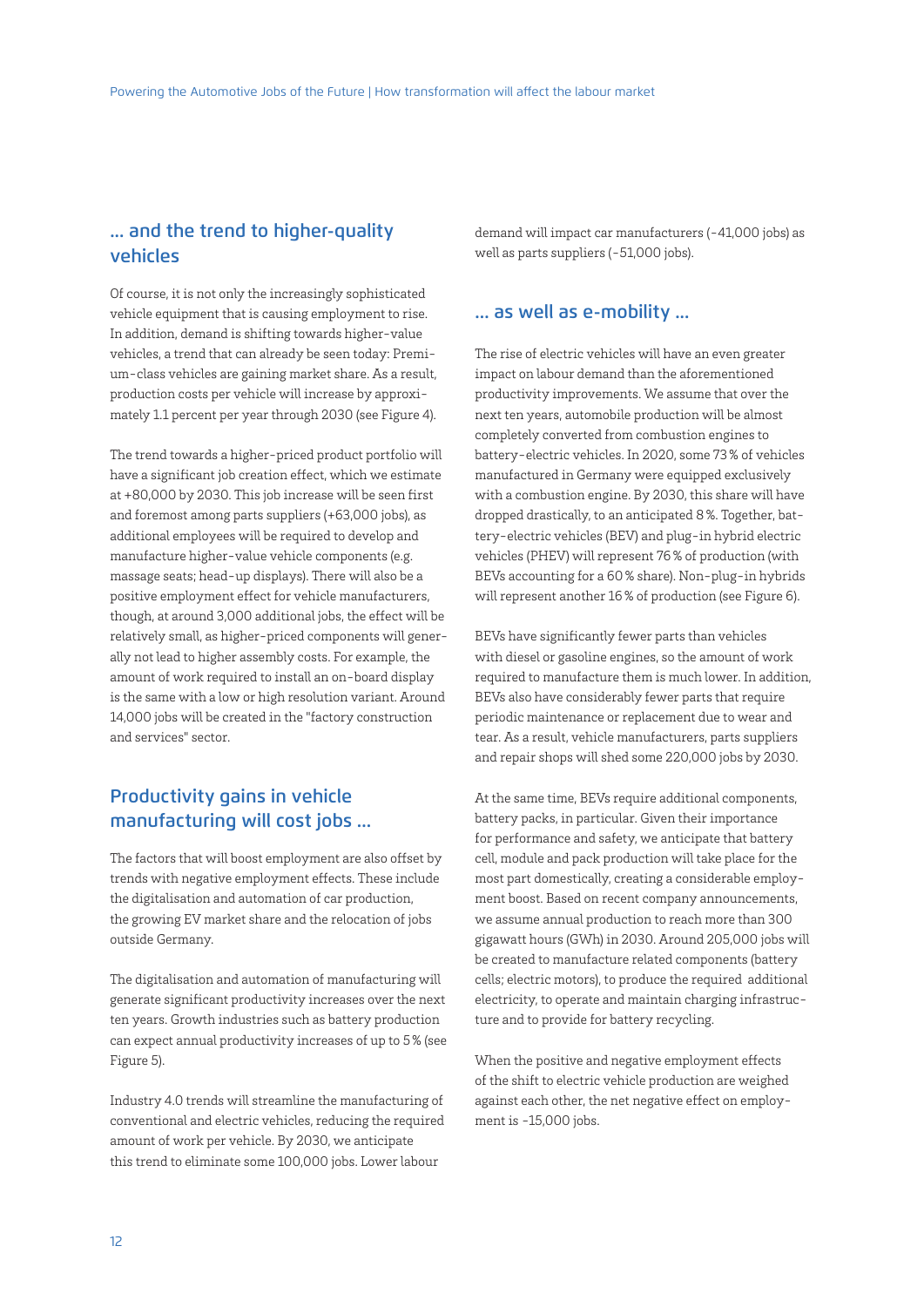

Note: Sector boundaries are not static. They change as business models are adjusted and new market are created. This figure shows the aggregated results of 806 positions (see methodology). The sum of all positive values is 260,000. The sum of all negative values is 235,000.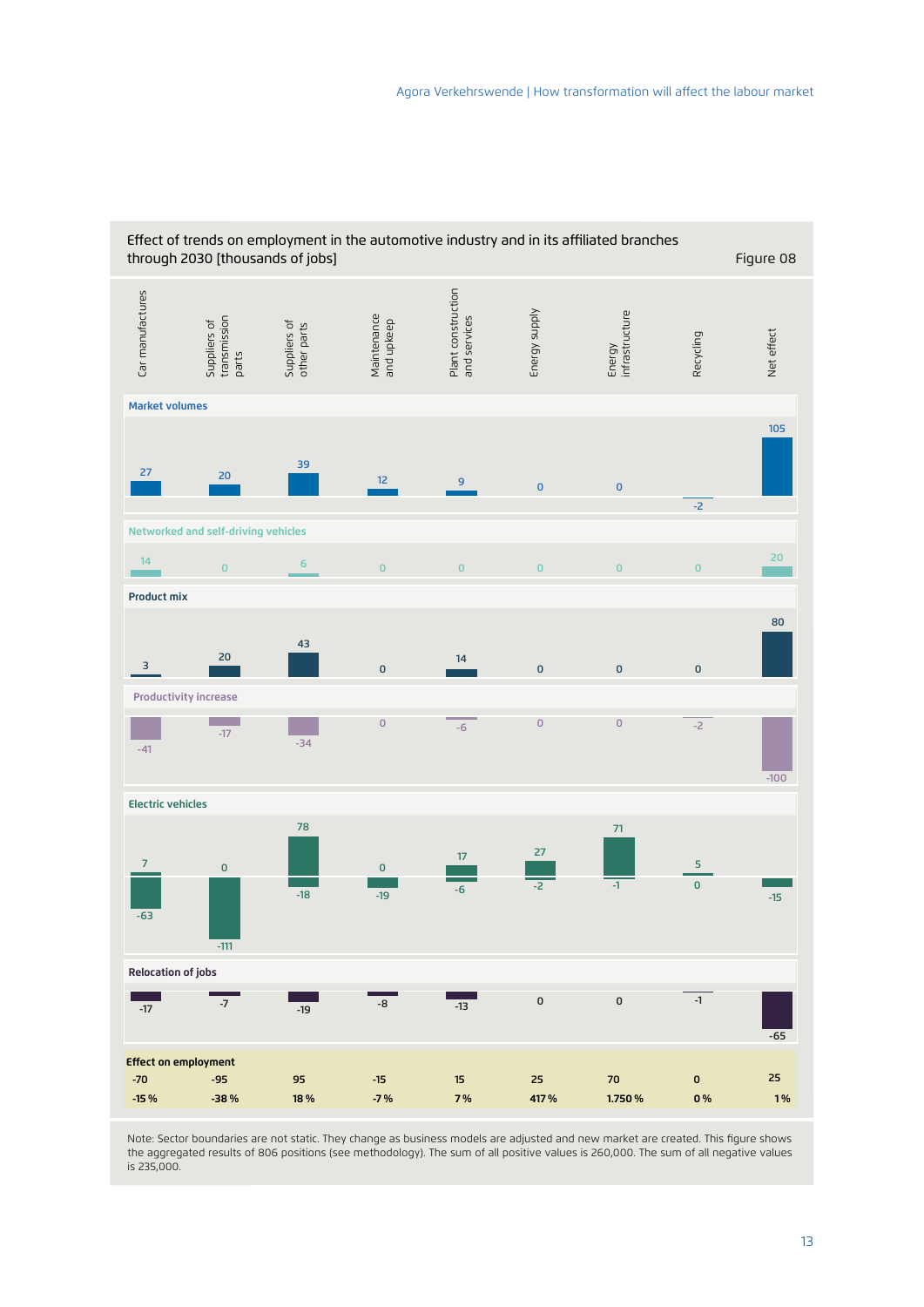### ... and the relocation of production to Eastern Europe

Finally, trends related to the international division of labour in automobile manufacturing will also have employment effects. Between 2015 and 2018, the number of employees at European vehicle manufacturers increased by about 3.5 percent per year. 3 However, at the same time there was a net migration of jobs away from Germany to other European countries. On average, some 0.8% of jobs were lost annually in Germany, with higher and lower levels depending on the subsector (see Figure 7).

The international relocation of jobs – particularly to Eastern Europe – will lead an additional 65,000 jobs to be lost in Germany by 2030. This trend will mainly impact vehicle manufacturers and parts suppliers, yet factory construction contractors and maintenance and repair service providers will also be affected (-56,000 jobs). Companies will tend to relocate certain types of jobs abroad. The relocation must be easy to manage, and it also make economic sense, i.e. leading to lower labour costs. For example, business accounting activities are at significant risk of being relocated, as employees in this field are paid comparatively high wages in Germany, and their work can be easily performed from a remote location thanks to modern IT solutions.

On balance, the trends will cancel each other out or generate a slightly positive net effect. If the local automotive industry were to buck global trends or if policymakers were to strengthen existing inertia, however, then massive job losses are likely.

#### Half of all jobs through 2030 have to be staffed ...

The total number of jobs related to automobile manufacturing will remain virtually unchanged through 2030. However, this statistic conceals the fact that we expect significant structural shifts to take place within individual subsectors. These challenges have a quantitative and a qualitative dimension.

In purely quantitative terms, companies will cut about 235,000 jobs by 2030, but they will also have to fill some 260,000 new positions. In addition, some 350,000 vacancies will need to be filled due to the retirement of older employees, and some 210,000 jobs will become vacant due to natural turnover in other industries. Accordingly, some 820,000 positions will need to be filled over the next ten years. This corresponds to almost every second job in the broader world of work related to the automotive sector.

Impacts related to retirement and natural employee turnover have already occurred over the past ten years, albeit to a lesser extent. However, the need to fill some 260,000 jobs is almost solely attributable to the rise of electric vehicles. Accommodating this structural shift in the workforce will be challenging for companies. While companies in the automotive sector filled some 560,000 vacancies over the past ten years, there will be 820,000 vacancies to fill over the next ten years – an increase of nearly 50%.

#### ... with employees, who partially need fundamentally new qualifications

The changes in the structural composition of the workforce that were outlined in previous sections will take place in two phases over the next decade. In the first phase, which will last until 2023, the COVID-driven economic slump will lead to a significant decline in production volumes, and massive job losses will be averted through government support programmes. The pre-COVID employment level of 1.7 million workers will not be reached until approximately 2023. In the second phase, which will last from 2025 to 2028, we expect a small decline in the automotive sector workforce, followed by a sideways trend. Net annual growth in the size of the workforce will not occur again until 2030 (see Figure 1, p. 11).

Qualitatively, workers will need to bring new skill sets to bear, creating significant retraining requirements. While the net employment effects related to this trend are anticipated to be small, this belies a significant substantive change in job profiles. Demand for expertise in mechanical and automotive engineering will fall as companies hire additional software developers and electrical engineers.

<sup>3</sup> Eurostat, BCG analysis.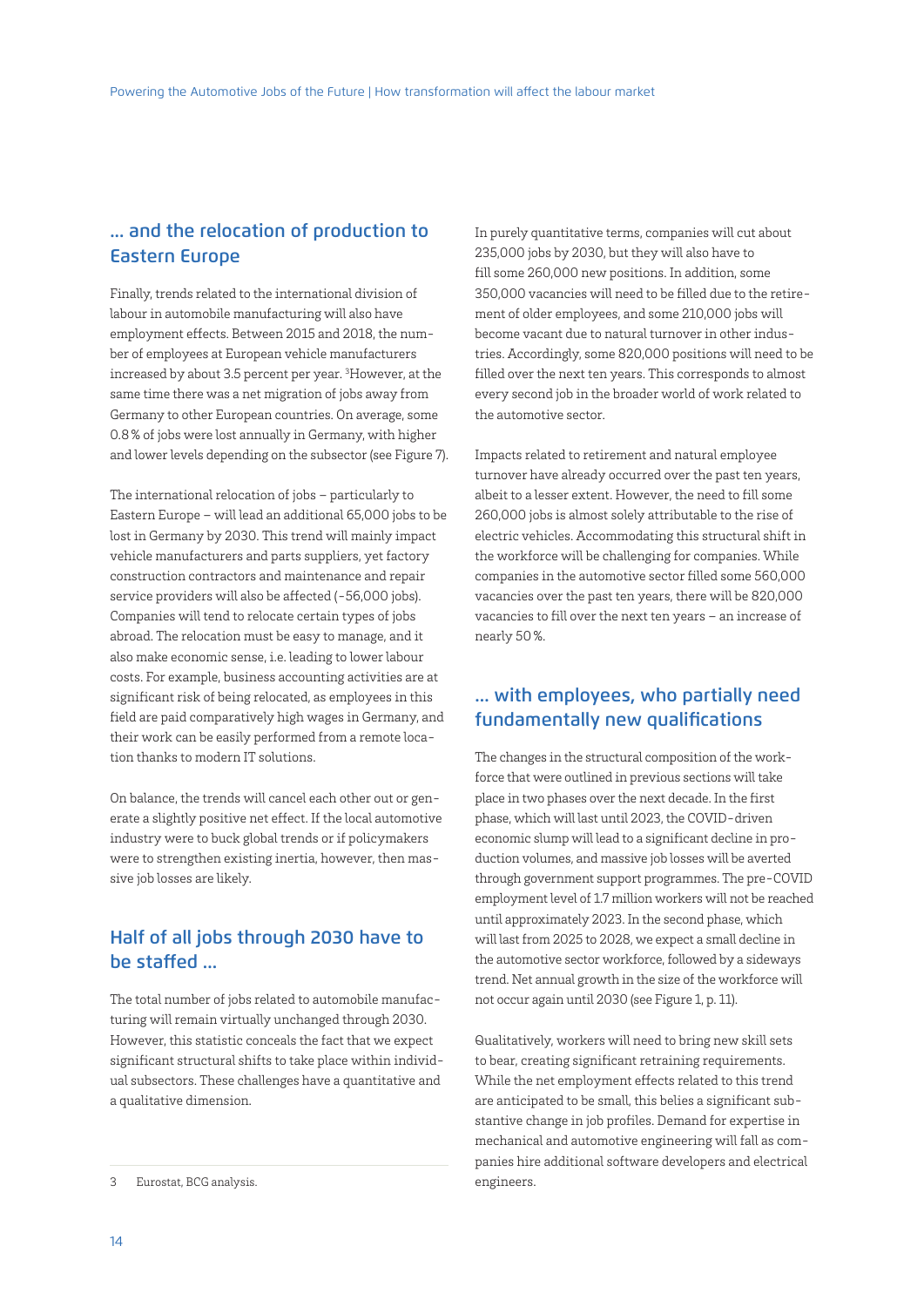It should be possible to retrain a large share of the workforce for new positions within the context of part-time advanced training courses. Some 500,000 workers will remain at their current companies and/or in their current professions. However, due to changing job requirements, retraining of some form will be inevitable for a large share of employees.

Approximately one-third of affected workers will have significant retraining needs. Some 200,000 workers will move to a similar subsector and/or occupation from transmission to electric-motor manufacturing), say. However, some 70,000 workers will move to a new industry and/or occupation (from vehicle assembly to battery-cell production, say) (see Table 1). Such workers will have to be retrained, and may also need to relocate to a new company and/or city.

#### Eastern Germany is one of the winners of the transformation ...

We also anticipate changes in the regional distribution of jobs.

East Germany in particular stands to benefit from this structural transformation. We estimate a net job increase of 16,000 in East German states, which corresponds to an increase of 9%. While Germany's automobile manufacturers are all based in West Germany, numerous production sites have been established in East Germany since German reunification, particularly for the production of electric vehicles. The German state of Saxony, for example, already has a large microelectronics and IT industry, and thus represents a favourable environment for investment in vehicle software and battery manufacturing. Various companies are currently developing battery-cell manufacturing capacities – or have announced their intention to do so.

### The South is likely to have some job losses

By contrast, Germany's southern states – Baden-Württemberg and Bavaria – can expect employment levels to stagnate or decline slightly. These regions have a strong focus on conventional transmission and combustion engine technology, subsectors that will decline in significance over the current decade.

Northern and western Germany can expect to experience small increases in employment. Western Germany is home to a diverse range of parts suppliers, many of which manufacture non-powertrain-specific products. Within each of the aforementioned regions, we do expect job losses and gains to be geographically lopsided. In Western Germany, there is likely to be a small net gain in employment, due to higher production volumes and the the shift to higher value vehicles and components. Northern Germany is also likely to see employment gains – first and foremost due to growth in renewable energy, particularly wind power (see Figure 9).

| Same job profile                                                                     | Similar job description                                                    | New job profile                                                            |
|--------------------------------------------------------------------------------------|----------------------------------------------------------------------------|----------------------------------------------------------------------------|
| Remaining at company and in<br>same occupation with slightly<br>changed requirements | Switch to a similar industry and/<br>or a similar job description          | Change to a different industry<br>and/or a new job description             |
|                                                                                      |                                                                            |                                                                            |
| In-service training required<br>for approximately<br>500,000 employees               | Retraining and job switch<br>necessary for about<br><b>190,000 workers</b> | Re-skilling and job switch<br>necessary for about<br><b>70,000 workers</b> |
| <b>BCG</b>                                                                           |                                                                            |                                                                            |

#### Training needs through 2030 Table 1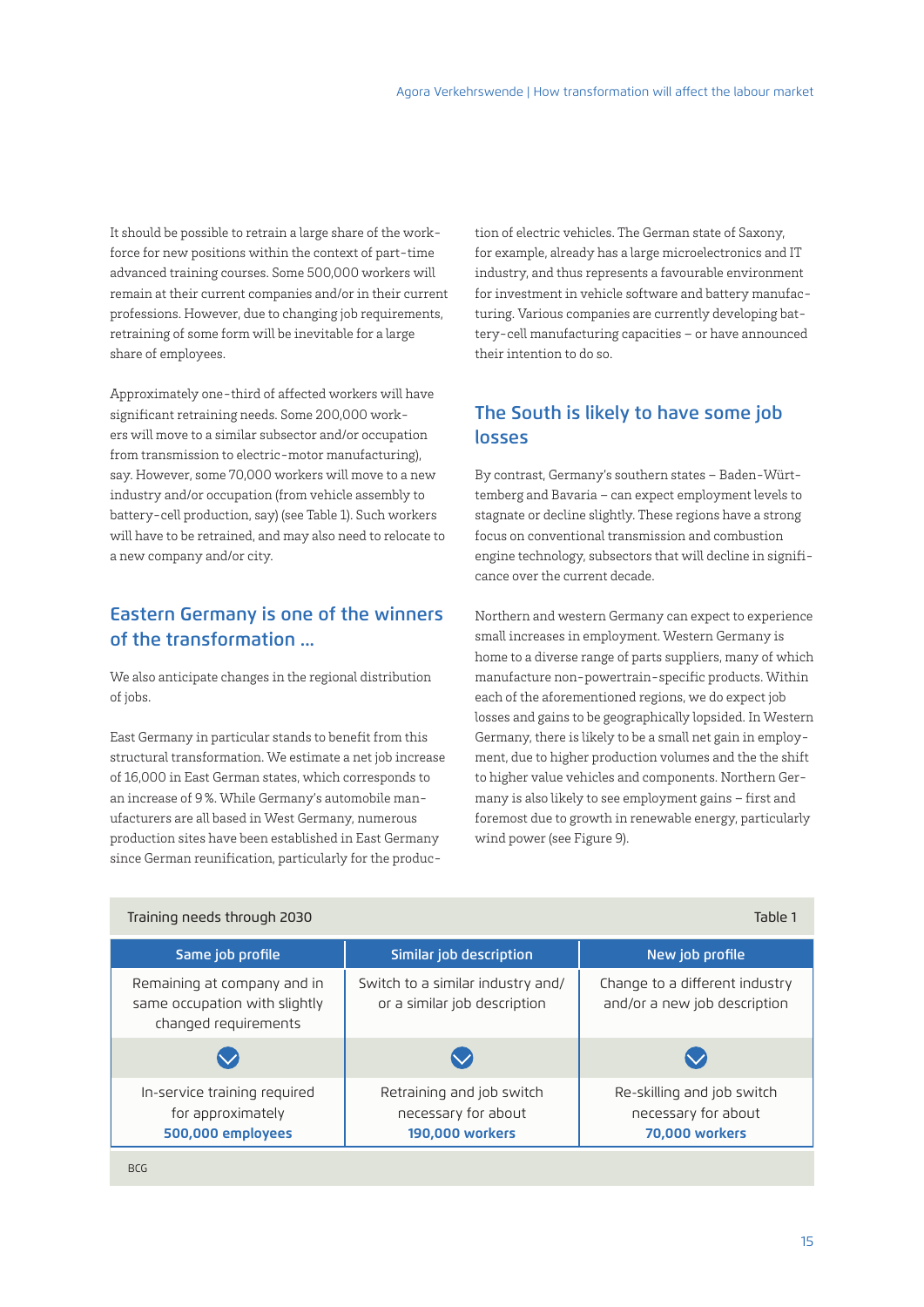

At the pan-European level, the net change in employment is likely to be minimal. Some 5.65 million people were employed in automotive-related jobs in 2020.<sup>4</sup> We expect the broader industry in Europe to lose 36,000 jobs by 2030. Due to business cycle effects, Spain will see the largest jobs losses, while Germany in particular will witness the positive employment effects described above (+25,000).

<sup>4</sup> Eurostat, BCG analysis.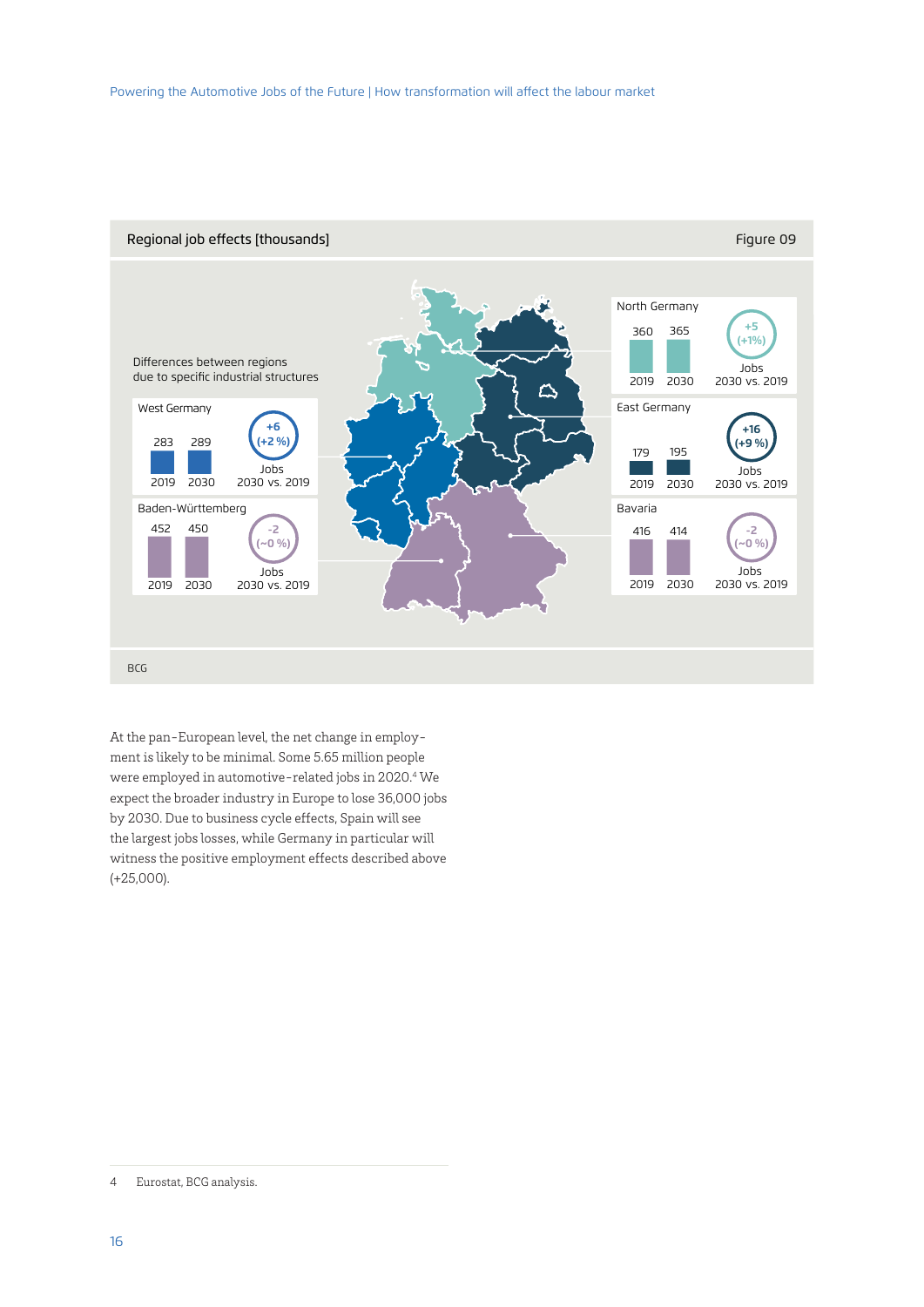## 3 | What needs to be done

Transformation presents numerous opportunities but also poses challenges. In crucial respects, these challenges and opportunities are two sides of the same coin, and must be addressed simultaneously. Beyond serving climate protection, policy measures in this domain should strive to encourage the economic competitiveness of German companies while supporting job growth. In the following sections, we discuss the actions that should be taken in furthering these aims.

#### Driving the transformation politically

The successful transformation of the automotive sector will necessitate not only a clear political agenda but also a reliable regulatory framework. Companies require clear and stable regulatory conditions to successfully manage the transformation. Indeed, corporate decision makers will only make large-scale investments in the modernisation of factories, in the development of new business models and in the retraining of employees if they have reasonable confidence in the future profitability of climate-friendly technologies.

German automotive manufacturers will need to develop new business models to comply with domestic climate requirements. But their international success will also depend on their competitiveness in the EV market, because ever-more stringent climate regulations are being passed in key German export markets. The world has awakened to the dangers posed by anthropogenic warming: unchecked greenhouse gas emissions are threatening habitats worldwide, including that of homo sapiens. Accordingly, Germany has no choice but to elaborate a long-term strategy for net zero in the automotive industry by 2045. It is important that our policy planning at the current moment cover the period through at least 2030. Resolute policy commitments with validity up to the end of this decade will help companies to make forward-looking investments so they can position themselves optimally in nascent product markets.

Furthermore, the governemnt policy strategy should give due consideration to the need for climate-neutral basic material inputs, including steel and aluminium, so upstream supply chains in the automotive sector can be completely decarbonised.

Specific policies should also be enacted to give targeted political support to the transformation of the German automotive industry, including measures to support the adoption of electric vehicles. In addition to the EU's Fit-for-55 package, German legislators currently plan to reform the current system of levies and surcharges on the electricity price and to create a stronger link between vehicle taxes and  $\mathtt{CO}_2$  emitted while driving. Government action is also needed to ensure sufficient charging infrastructure for electric vehicles, as the development of infrequently used sites is necessary for a broad network, yet it is not profitable for private-sector operators. The permanent funding of public charging infrastructure cannot be the solution, however. Instead, viable financing solutions must be developed for the construction and operation of charging stations.

Another necessary step is to create a permanent system for government monitoring of the automotive sector. To date, such monitoring activities remain the purview of temporary committees – including the Automotive Industry Transformation Dialogue and the Expert Committee on the Automotive Industry Future Fund. But in the coming years the transformation will continue to pose challenges for the automotive industry and affected regions. As a result, we recommend the formation of a consolidated platform for strategic dialogue and knowledge sharing that features representatives from federal ministries, the automotive sector, trade unions, civil society and academia. This platform should be tasked with distilling action recommendations that support the necessary long-term structural changes. In addition to promoting strategic coordination between Germany's federal states, the platform should evaluate ongoing measures for the transformation of the automotive industry.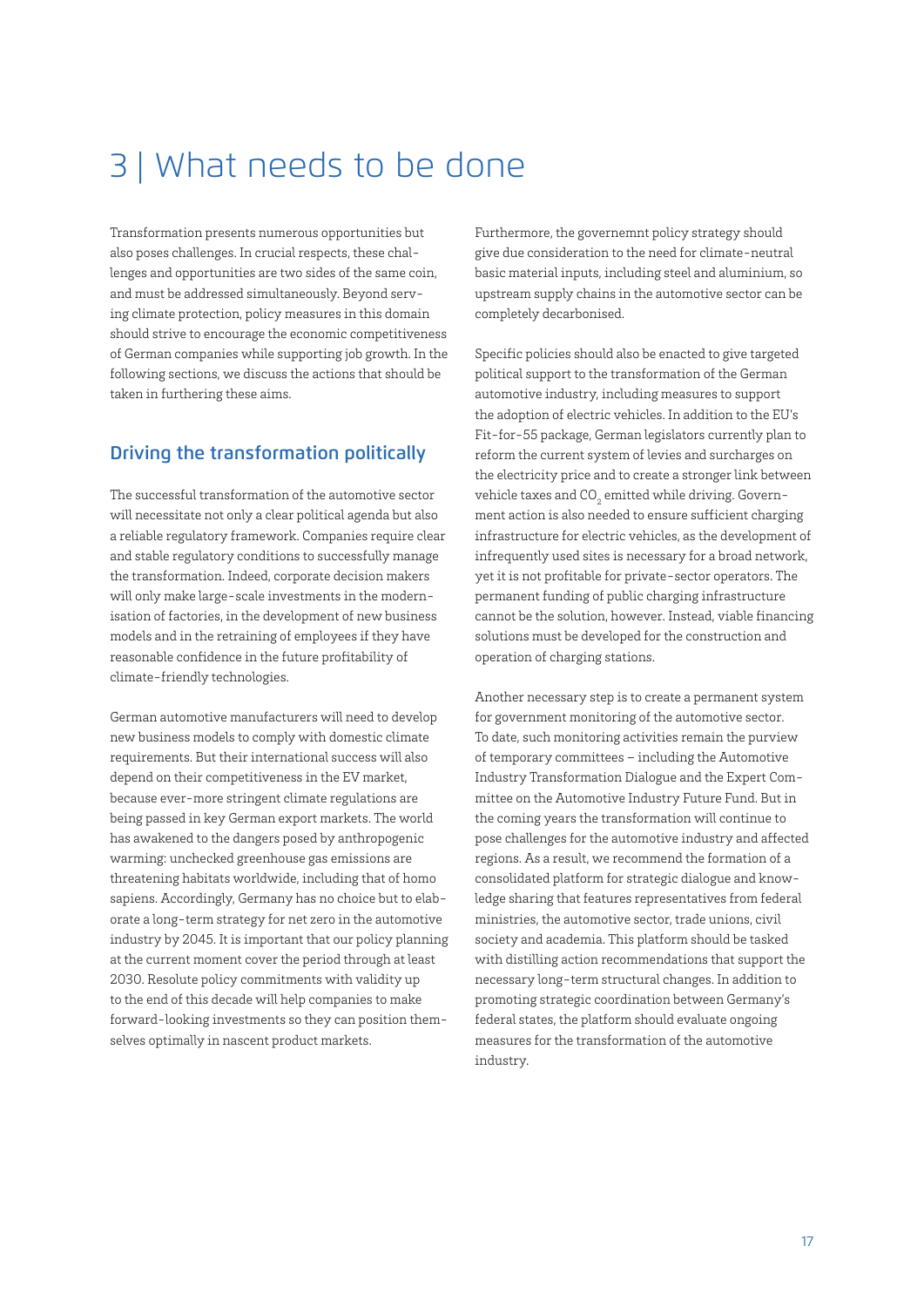### Creating jobs and meeting the demand for skilled workers

To ensure that employment levels in the German automotive industry do not suffer a significant drop through 2030, the government must support companies in their transformation efforts. An active effort should be made to keep production – and its associated value chains – in Germany. To this end, firms will require sufficient access to investment capital However, for some companies – particularly SMEs – access to risk capital is limited, not only due to market pressures, but also because their reserves have been depleted over the course of the Corona crisis, impairing their ability to invest in and develop new business models. One possible measure for addressing this problem would be to establish a federal investment fund designed to finance innovations in the automotive sector.

To be sure, the transformation of the automotive sector and its associated industries will create new jobs, but it will also obviate existing skill sets such as conventional transmission engineering. Employees whose skills are no longer in demand must receive retraining for new jobs. In this area, the need is enormous: 760,000 workers will require supplemental training or new qualifications. To meet this challenge, government support will be just as crucial as entrepreneurial initiative.

The challenge at hand involves much more than making sure employees posses the right skill sets, however. The quantitative scope of the transformation is an additional challenge. Through 2030, the automotive industry will need to fill 50% more vacancies than it did over the past ten years. This highlights another challenge: Skilled workers are essential for business growth. However, there is already a shortage of skilled workers in Germany today – and it will become even more acute in the future, in part due to demographic change. To prevent this weakness from becoming an impediment to transformation, policymakers should act to ensure that the right training programmes are on offer and make it easier to recruit skilled workers, including those from abroad.

#### Promoting regional change

While the automobile industry is important for the German economy as a whole, in specific regions it plays a central role in the robustness of the economy and employment. Accordingly, support should be granted to regions that are particularly hard hit by the industry's transformation. Some German states – such as Baden-Württemberg and Lower Saxony – have already initiated strategic dialogues concerning the future of the automotive industry.

Dialogue is also needed to shed light on the impacts of transformation, including its associated challenges – such as those related to the development of new business models. There is clearly a need for the discussion of such issues. Indeed, in a survey of various industrial sectors conducted by the German metalworkers union IG Metall in 2019, only half of the queried companies had developed a strategy for the sustainable transformation of their business.<sup>5</sup> Strategic dialogue can help actors to identify and implement regional solutions for managing transformation. For example, it can help regions to determine whether or not a focus should be placed on developing productive capacities in certain subsectors.

In this connection, policymakers should examine whether to revise European state aid law so that regions can receive support with structural change, as this would help to accelerate transformation. In our view, the forums for strategic dialogue that are currently in place should be preserved, and additional German states should make use of this model. Furthermore, dialogue at the state level should be linked with federal transformation strategy.

<sup>5</sup> https://www.igmetall.de/download/20190605\_20190605\_ Transformationsatlas\_Pressekonferenz\_f2c85bcec-886a59301dbebab85f136f36061cced.pdf (Last accessed: 20.08.2021).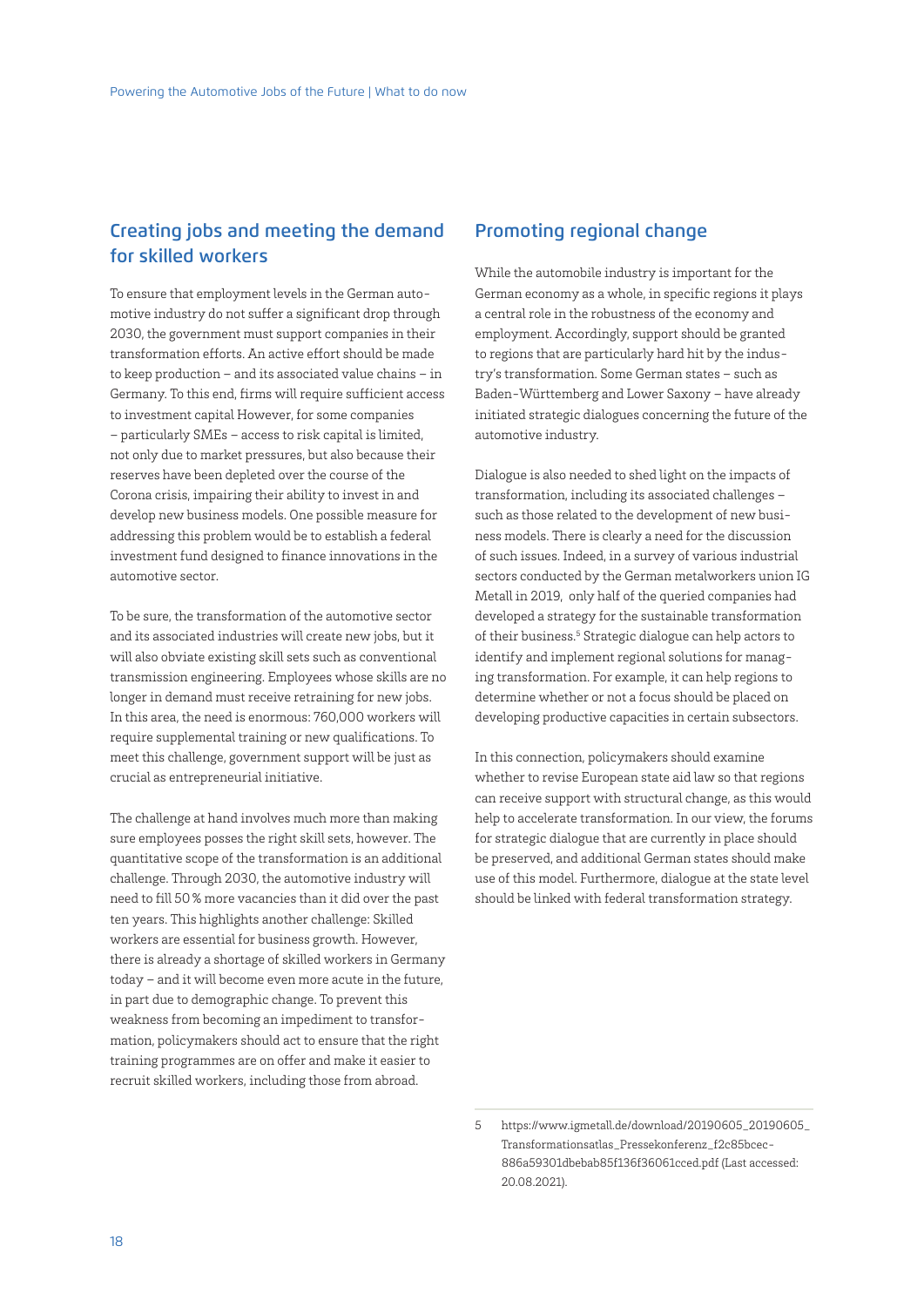# Appendix: Methodology

Based on various expert interviews and a review of relevant literature, this study identified eight trends that will have a significant influence on automotive-related employment:

- Increasing sales volumes
- Advances in self-driving technology
- Vehicle networking
- Increasing luxury segment sales
- Production digitalisation
- Production automation
- Growing EV market share
- Job relocation to other countries

In order to examine the impact of these trends will have on employment in the automotive industry and related sectors, we subdivided jobs in accordance with the Statistical Classification of Economic Activities in the European Community (NACE-R2). Twenty-six industries with 31 job families each were identified as relevant, for a total of 806 job profiles (see Table 2).

In order to determine current automotive sector employment, we drew on *Eurostat* data. In some cases, no current figures were available (e.g. charging infrastructure). In such instances, we estimated the number of jobs based on expert assessments and our literature review.

After our fine-grained identification of the employment base, we assessed and quantified how each of the eight trends up to 2030 would impact the 806 different job profiles. This assessment was performed using a variety databases, including IHS Markit. Information provided by experts and by the empirical findings of our own project work were then drawn upon to validate our findings.

Our applied methodology allows us to forecast employment in the considered fields of activity up to 2030, as well as to distinguish between the effects of the individual trends.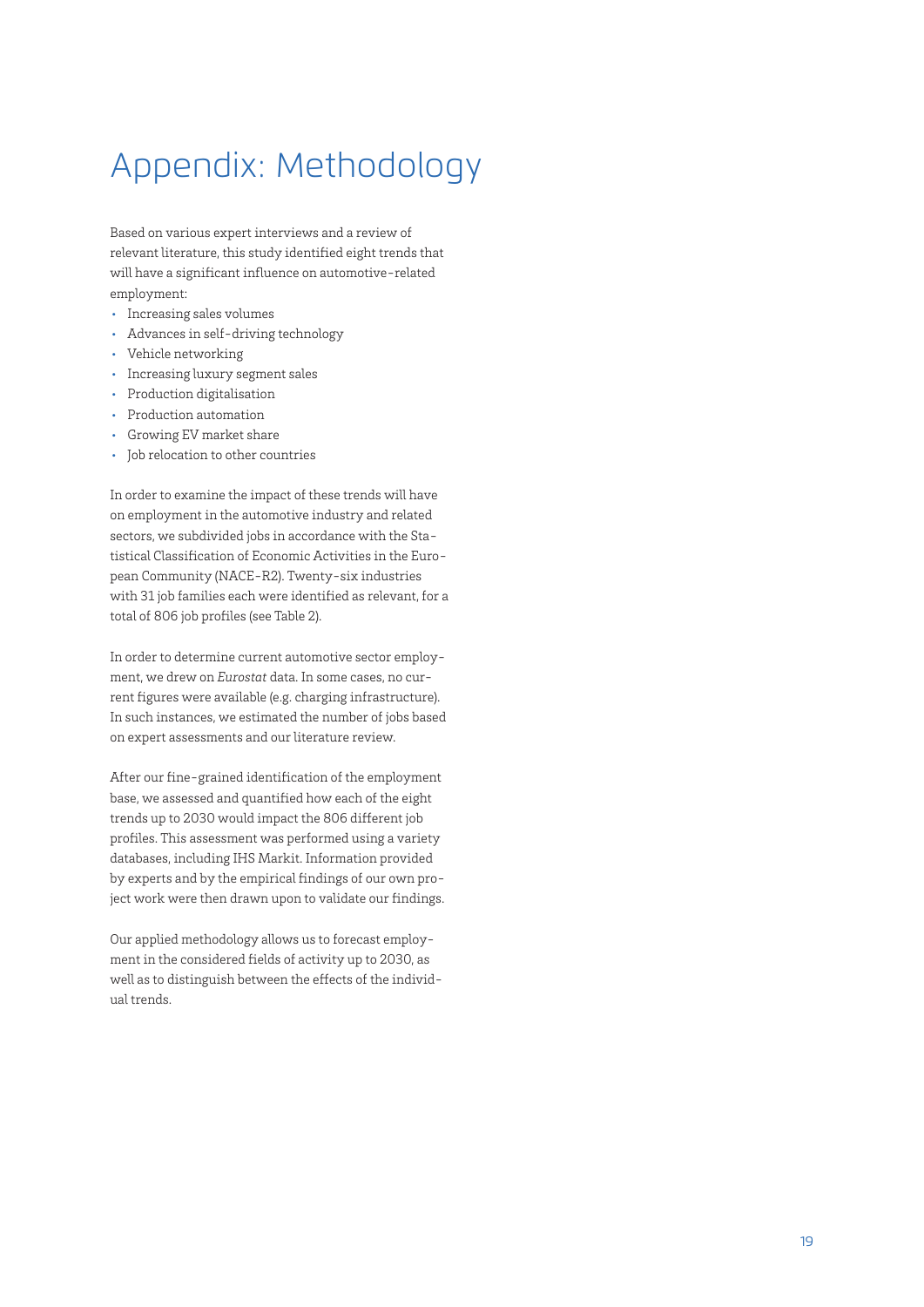| Sectors and job families under consideration                                                                                                                                                                                                                                                                                                                                                                                                                                                                                                                                                                                                                                                                                                                                      |                                                                                                                                                                                                                                                                                                                                                                                                                                  |  |
|-----------------------------------------------------------------------------------------------------------------------------------------------------------------------------------------------------------------------------------------------------------------------------------------------------------------------------------------------------------------------------------------------------------------------------------------------------------------------------------------------------------------------------------------------------------------------------------------------------------------------------------------------------------------------------------------------------------------------------------------------------------------------------------|----------------------------------------------------------------------------------------------------------------------------------------------------------------------------------------------------------------------------------------------------------------------------------------------------------------------------------------------------------------------------------------------------------------------------------|--|
| <b>Industries</b>                                                                                                                                                                                                                                                                                                                                                                                                                                                                                                                                                                                                                                                                                                                                                                 | <b>Job Families</b>                                                                                                                                                                                                                                                                                                                                                                                                              |  |
| Manufacture of motor vehicles<br>Manufacture of motor vehicles frames and<br>assemblies<br>Manufacture of motor vehicle parts and acces-<br>sories<br>Manufacture of other motor vehicle parts and<br>accessories<br>Manufacture of rubber tires and hoses<br>Manufacture of computers and peripheral equip-<br>ment<br>Manufacture of electric motors, generators and<br>transformers<br>Manufacture of bearings, gears, gearboxes and                                                                                                                                                                                                                                                                                                                                           | Research and development<br>Aggregates/electronics researcher<br>Developer of engines/transmissions<br>(Vehicle) concept developer<br>(Vehicle) function developer<br>۰<br>Software/systems developer<br>Systems/function developer<br>Electrical/mechatronics designer<br>Development project manager<br>Business partner manager<br>Procurement                                                                                |  |
| drive elements<br>Manufacture of cooling and ventilation equip-<br>ment<br>Manufacture of electric lighting equipment<br>Production of batteries and accumulators<br>Manufacture of other pumps and compressors<br>Shaping and processing of flat glass<br>Equipment and machinery<br>Industrial service companies<br>Maintenance and repair of motor vehicles<br>Production of refined petroleum products<br>Electricity generation<br>Transmission of electricity<br>Distribution of electricity<br>Electricity trading<br>Charging infrastructure (production & service)<br>Charging infrastructure (operation & mainte-<br>nance)<br>Fuelling infrastructure (production & service)<br>٠<br>Fuelling infrastructure (operation & maintenance)<br>Recovery of sorted materials | Procurement of production material<br>Procurement of production equipment<br>Procurement of services and transport<br>Procurement of parts<br>Controlling/accounting<br>Production/service<br>Production planning<br>Operational staff (production)<br>Machine operator<br>Logistics planner<br>٠<br>Operational staff (logistics)<br>Maintenance staff (production)<br>(Vehicle) mechanic<br>$\bullet$<br>(Vehicle) electrician |  |
|                                                                                                                                                                                                                                                                                                                                                                                                                                                                                                                                                                                                                                                                                                                                                                                   | Sales<br>Sales manager/planner<br>$\bullet$<br>Sales/customer advisor<br>$\bullet$<br>Sales analyst<br>$\bullet$<br>Employee for marketing strategy<br>Employee for product marketing<br>$\bullet$<br>Employee for digital marketing<br>Market analyst<br>Employee for service technology<br>Other                                                                                                                               |  |

NACE-R2, BCG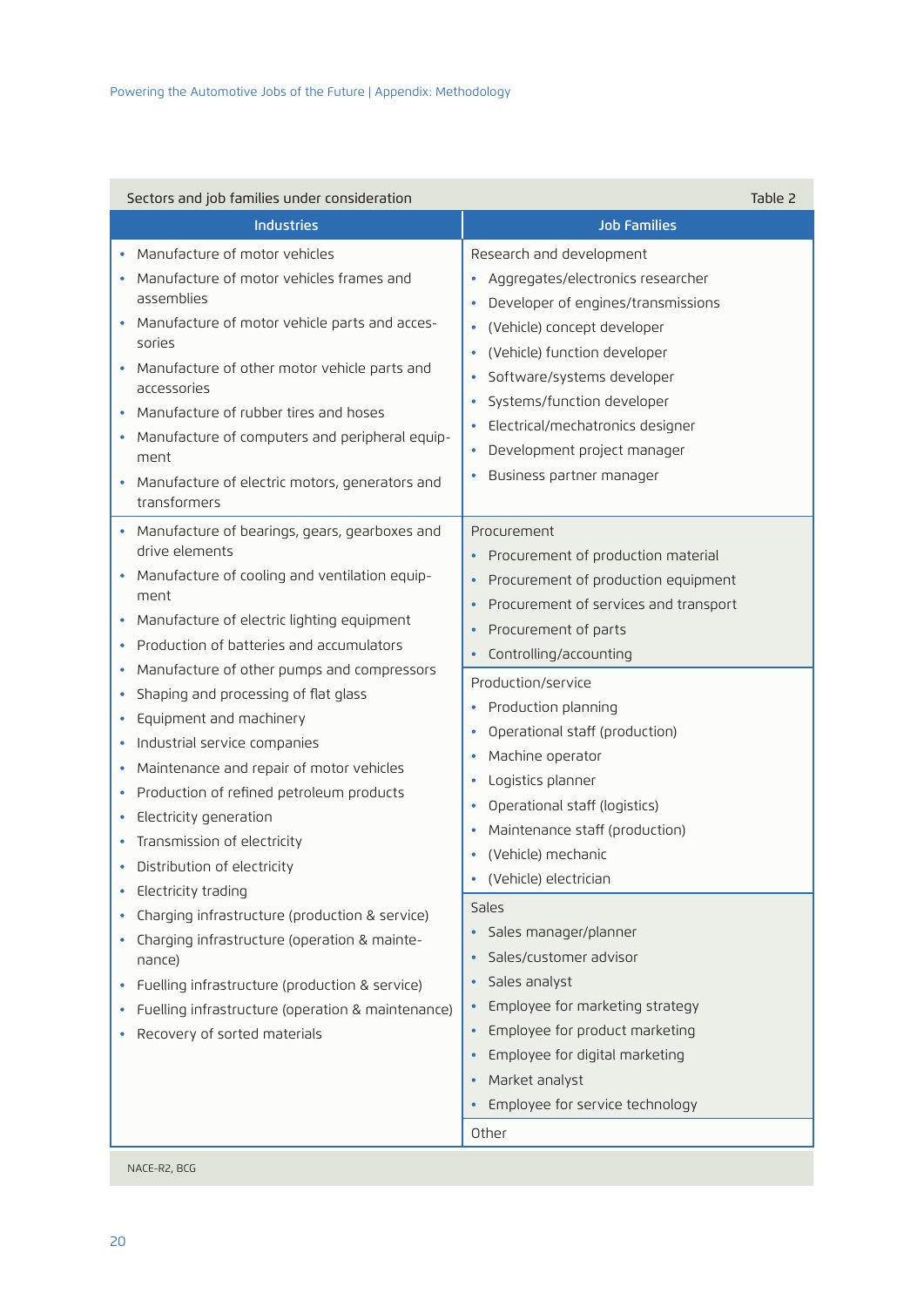# List of figures and tables

| Figure 1: Employment needs in the automotive industry and in related economic sectors up to |    |
|---------------------------------------------------------------------------------------------|----|
| 2030                                                                                        | 11 |
| Overview of key trends:                                                                     |    |
| Figure 2: Market volume of passenger cars and commercial vehicles up to 3.5 tonnes          | 13 |
| <b>Figure 3:</b> Value of software installed in a vehicle                                   | 13 |
| <b>Figure 4:</b> Average vehicle value $\left[ \text{in} \in \text{thousands} \right]$      | 13 |
| <b>Figure 5:</b> Productivity increases up to 2030                                          | 13 |
| <b>Figure 6:</b> Vehicle technology shares, production and sales                            | 13 |
| <b>Figure 7: Relocation of jobs up to 2030</b>                                              | 13 |
| Figure 8: Impact of trends on employment in the automotive industry and related             |    |
| sectors through 2030 [in thousands jobs]                                                    | 15 |
| <b>Figure 9:</b> Regional employment effects (in thousands)                                 | 18 |
|                                                                                             |    |
| <b>Table 1:</b> Further training needs through 2030                                         | 17 |
| <b>Table 2:</b> Considered sectors and job families                                         | 26 |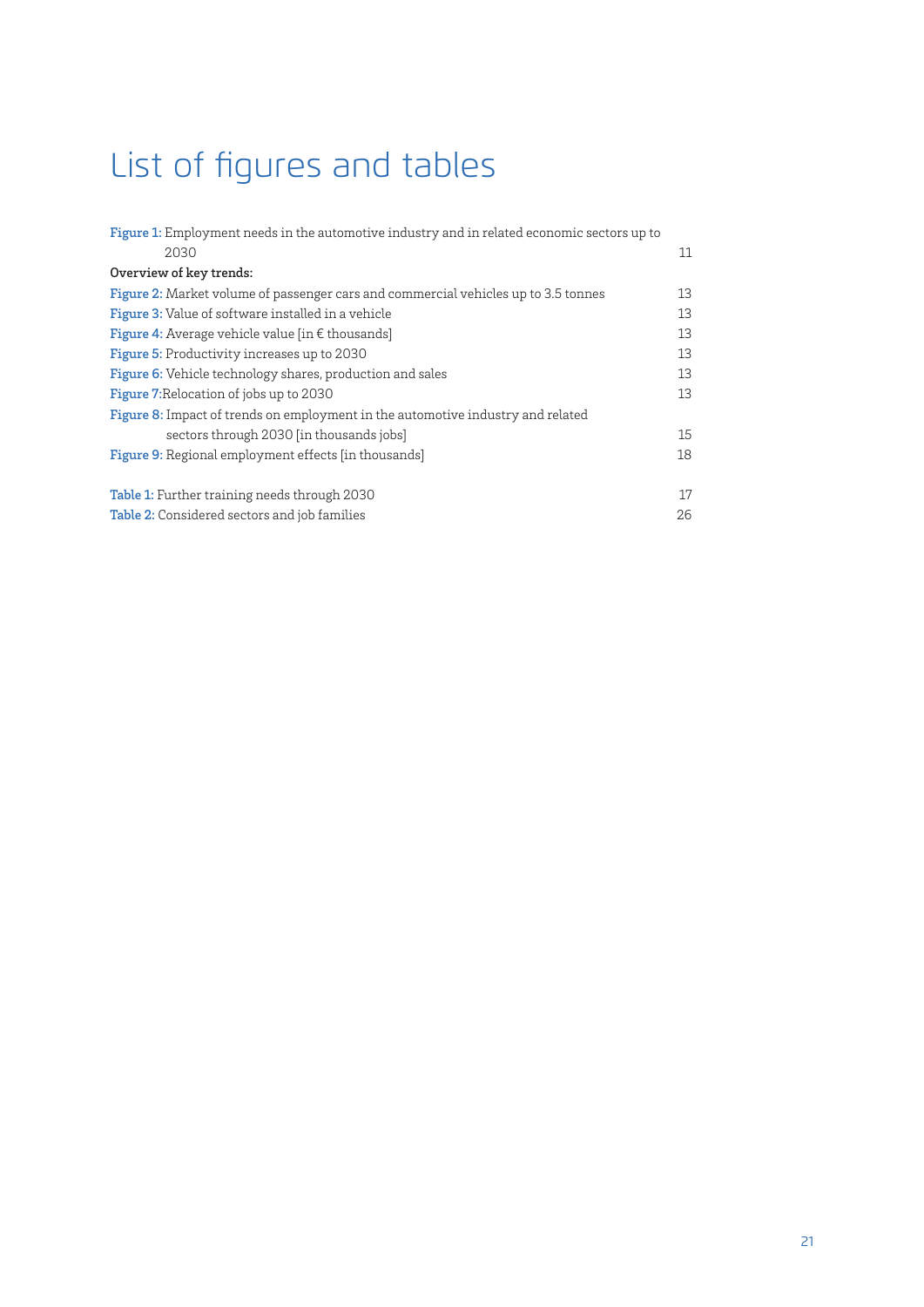# Publications by Agora Verkehrswende

#### Fit for 55 for Transport Professionals

What the European Commission's climate policy proposals mean for the transport sector and what the new German government should advocate

#### On Autopilot to a More Efficient Future?

How Data Processing by Connected and Autonomous Vehicles Will Impact Energy Consumption

#### Towards a Climate-Neutral Germany by 2045 (Summary)

How Germany can reach its climate targets before 2050

#### Technology Neutrality for Sustainable Transport

Critical Assessment of a Postulate – Summary

#### Bike Sharing in a State of Transition

Action recommendations for German cities and municipalities in dealing with dockless systems

#### En Route to Paris?

Implications of the Paris Agreement for the German transport sector

#### Distribution grid planning for a successful energy transition – focus on electromobility

Conclusions of a study commissioned by Agora Verkehrswende, Agora Energiewende and Regulatory Assistance Project (RAP)

#### Shared E-Scooters: Paving the Road Ahead

Policy Recommendations for Local Government

### Entering the Home Stretch

The German car makers facing the European CO $_2^{}$  limits for 2021  $\,$ 

### New Roads to Sustainable Travel

Communication Strategies for Behaviour Change

## Supporting a U-Turn in Parking Policy

Facts and Figures

#### Towards Decarbonising Transport | 2018 A 2018 Stocktake on Sectoral Ambition in the G20

#### The New EU Regulation on CO $_{\tiny 2}$  Emissions from Cars and How It Impacts Carbon Targets in Germany's Transport Sector

#### The Future Cost of Electricity-Based Synthetic Fuels

All publications are available on our website: www.agora-verkehrswende.de